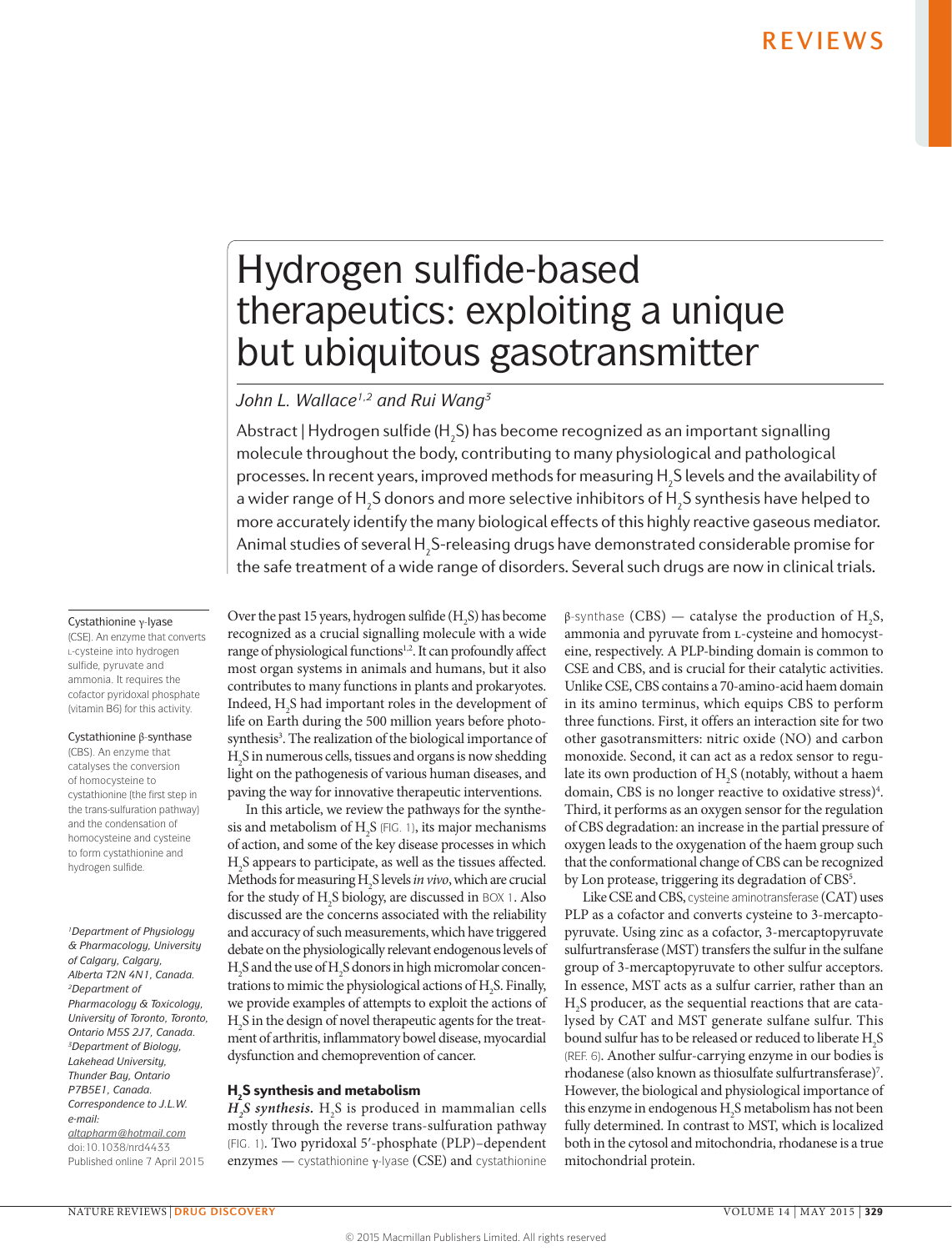$H_2^S$  *metabolism and excretion*. Unlike NO,  $H_2^S$  is relatively stable in body fluids. In the circulation and in the cytoplasm, free  $H_2S$  can be scavenged by methaemoglobin8 or by metallo- or disulfide-containing macromolecules that function as sulfane-sulfur and bound-sulfate pools. Oxidation and methylation are another two mechanisms of  $H_2S$  metabolism.  $H_2S$  is oxidized sequentially in the mitochondrion to thiosulfate and then to sulfite, with the end-product under physiological conditions being sulfate<sup>9</sup>. The mitochondrial enzyme sulfide-quinone reductase has a crucial role in the oxidation of  $H_2S$  (REF. 10). The cytosol is the major intracellular site of  $H<sub>2</sub>S$  methylation. Thiol *S*-methyltransferase catalyses the methylation of  $H_2S$  to yield methanethiol and dimethylsulfide.

 $H<sub>2</sub>S$  is excreted in urine and flatus as free sulfate, thiosulfate or free sulfide, and is also exhaled in breath $11$ .

*Tissue-specific distribution and intracellular compartmentalization of H2 S-generating enzymes.* Among the mammalian tissues that express CSE are the cardiovascular system<sup>12,13</sup>, liver, kidney, uterus, placenta, pancreatic islets<sup>13,14</sup>, lung<sup>15</sup>, and gastrointestinal tract<sup>16–19</sup>. Previously, although *CSE* mRNA had been detected in the brain, the lack of CSE expression in the nervous system was taken for granted<sup>20</sup>. However, a recent study revealed abundant expression of CSE proteins in the mouse and human striatum, cortex, and cerebellum<sup>21</sup>.

The brain is the primary organ in which CBS expression is dominant. CBS protein has been identified in the hippocampus, cerebellum, cerebral cortex, and brainstem<sup>22,23</sup>. CBS expression and activities in other tissues, such as the liver, kidney, pancreas, gastrointestinal tract, and lungs, have been confirmed<sup>5,6,12,17,19,24-26</sup>. The expression of CBS protein in the cardiovascular system and the functional relevance of such expression have not been convincingly established. A recent study detected a CBS protein band in cardiac tissues<sup>27</sup>, although such expression had not been detected in many previous studies. The answer to the controversy may not be simple, but certainly the specificity of the antibody used, the real identify of the protein band detected in western-blot analysis, and the use of appropriate positive and negative controls should be considered. These considerations and cautions also apply to the detection of CSE protein<sup>28</sup> and MST protein in western-blot analyses.

MST is expressed in the central nervous system, mostly in glial cells<sup>29</sup>, hippocampal pyramidal neurons, cerebellar Purkinje cells, and mitral cells in the olfactory bulb<sup>30</sup>. Both MST and CAT are detected in certain types of vascular endothelium. The expression of MST has also been detected in vascular smooth muscle cells<sup>31</sup>, cardiomyocytes<sup>29</sup>, kidney cells and liver cells<sup>29,32</sup>.

Under physiological conditions, CSE proteins are mainly localized in the cytosol<sup>33</sup>. Increases in intracellular free calcium levels in vascular smooth muscle cells, due either to the entry of extracellular calcium or to the release of intracellular calcium from the endoplasmic reticulum, trigger the translocation of CSE from the cytosol to the mitochondrion<sup>33</sup>. It should be noted that the endogenous substance or substances that elicit CSE translocation to the mitochondrion have not yet been identified. It may also be possible that pathophysiological stimuli such as hypoxia directly increase intracellular calcium levels and result in the subsequent translocation of CSE. Interestingly, this mitochondrial translocation of CSE is not observed in hepatocytes<sup>5</sup>.

CBS has also been conventionally regarded as being compartmentalized to the cytosol. Recent studies in liver cells<sup>5</sup> and colon-cancer-derived epithelial cells<sup>26</sup> show the existence of CBS proteins in the mitochondrion under resting conditions. MST and CAT are located both in the cytosol and in mitochondria<sup>6,30</sup>.

Based on the tissue-specific expression patterns of various  $H_2S$ -generating enzymes, one may estimate the major enzymatic sources of  $H_2$ S in various organs and cells.  $H_2$ S production in the cardiovascular system is predominantly regulated by CSE, whereas CBS is the enzyme mostly responsible for  $H_2S$  production in the nervous system. In other systems and organs, multiple enzymes may control the production of  $H_2S$ , and their individual contributions may vary depending on the developmental stage and any disturbance of homeostasis. However, the above estimation clearly oversimplifies the complex nature of endogenous  $H_2S$  metabolism. For example, even within the central nervous system, different types of neurons or glial cells may rely on CSE or MST rather than CBS to produce  $H_2S$ . Furthermore, the endogenous production of  $H_2S$  depends on substrate availability and other properties of the intracellular milieu that may differentially affect enzyme activities, in addition to the expression and distribution of these enzymes.

### Cellular and molecular effects of  $\mathsf{H}_\mathsf{2}\mathsf{S}$

H2 S participates in the regulation of homeostasis of numerous systems in our body, including but not limited to the cardiovascular, neuronal, gastrointestinal, respiratory, renal, liver and reproductive systems. The lipid-soluble nature of  $H_2S$  enables this gasotransmitter to easily reach its molecular targets — on the plasma membrane, inside the cytosol or in intracellular organelles. This ubiquitous membrane permeability underlies the wide scope of the physiological or biological effects of  $H_2S$ , but it is its unique chemical reactivity with certain types of macromolecules in different types of cells that makes  $H_2S$  a selective, specific and powerful signalling molecule.

*Interactions with ion channels.* Numerous cellular effects of  $H_2$ S are mediated by its interactions with membrane ion channels. The ATP-sensitive potassium ( $\text{K}_{\text{\tiny ATP}}$ ) channel was the first-identified molecular target of endogenous  $H_2S$ , and it mediates  $H_2S$ -induced vasorelaxation<sup>13</sup>. The activation of  $K_{ATP}$  channels by  $H_2S$  has been reported in cardiovascular<sup>13,34</sup>, endocrine<sup>35</sup>, respiratory<sup>36</sup>, nervous<sup>37,38</sup> and gastrointestinal systems<sup>39,40</sup>. It seems that multiple subunits of the  $K_{ATP}$  channel complex are modified by  $H_2S$ . Using a whole-cell patch-clamp technique and a mutagenesis approach, Jiang *et al.*<sup>41</sup> demonstrated that H<sub>2</sub>S specifically acts on the sulfonylurea receptor 1 (SUR1; also known as ABCC8) subunit of the  $K_{ATP}$  channel complex to activate these channels. Specifically, the amino-acid targets

Cysteine aminotransferase (CAT). An enzyme that catalyses the conversion of l‑cysteine and α‑ketoglutarate to 3‑mercaptopyruvate and glutamate. Another enzyme, 3‑mercaptosulfurtransferase, can then catabolize the generation of hydrogen sulfide from 3-mercaptopyruvate.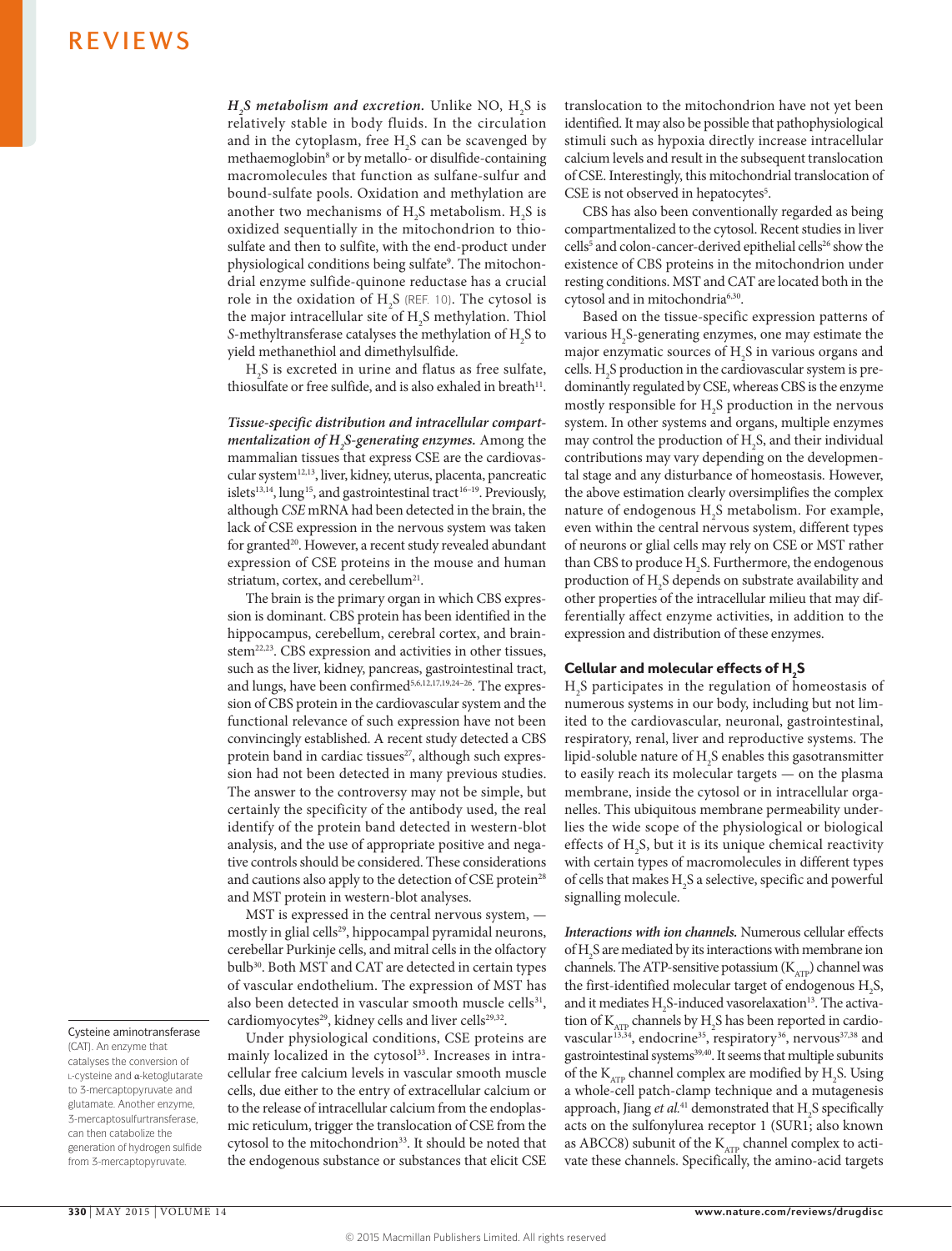

Department of types (SSL) modified type production deday observer the sycose, nonverse, and to these conditions of<br>CSE can be translocated from the cytosol into the mitochondrion, where it catalyses H<sub>2</sub>S production from c Figure 1 | **Cytosolic and mitochondrial production and functions of <b>H**<sub>2</sub>S. Depending on the cell type and specific stress conditions, endogenous hydrogen sulphide (H<sub>2</sub>S) production can occur in the cytosol and/or the mitochondria<sup>6</sup>. Cystathionine γ-lyase (CSE)-mediated H<sub>2</sub>S production usually occurs in the cytosol; however, under stress conditions (Cys). Cysteine aminotransferase (CAT) and 3-mercaptopyruvate sulfurtransferase (MST) are located both in the cytosol and mitochondria, and regulate H<sub>2</sub>S production. Cystathionine β-synthase (CBS) is located in the cytosol, but can also be found in the mitochondrion of certain cell types under resting conditions. Hypoxia decreases the degradation of CBS in the mitochondrion, leading to an accumulation of CBS and thus increasing production of  ${\sf H_2S}$  in this organelle. HCY, homocysteine; PDE, phosphodiesterase; p $\mathrm{O}_{\scriptscriptstyle{2}}$ , partial pressure of oxygen.

of H2 S are the Cys6 and Cys26 residues of the extracellular N terminus of the SUR1 subunit. The SUR2B subunit of  $K_{ATP}$  channels in colonic circular smooth muscle cells is *S*-sulfhydrated by sodium hydrosulfide (NaHS); this action underlies the increased  $K_{ATP}$  channel current that is induced by NaHS and blocked by the sulfonylurea drug glybenclamide<sup>42</sup>. Similarly, the pore-forming subunit of the  $K_{ATP}$  channel (such as  $K_{i.6}$ .1) in vascular smooth muscle cells can be *S*-sulfhydrated, leading to increased  $\text{K}_{\text{\tiny ATP}}$  channel current amplitude and membrane hyperpolarization<sup>34,43</sup>.

Voltage-dependent calcium channels (VDCCs) are also important targets of  $\rm H_2S$  in various cell types. In isolated mouse pancreatic β-cells<sup>44</sup> and rat cardiomyocytes<sup>45</sup>, H2 S inhibits L-type VDCC currents. The amplitude of the current through heterologously expressed recombinant voltage-gated calcium channel 3.2 ( $\text{Ca}_{\mathbf{v}}$ 3.2)-subunit T-type VDCCs in HEK293 cells was also inhibited by NaHS (at concentrations of 10 μM−1 mM)<sup>46</sup>. Indirect evidence also showed that native T-type VDCCs in rat cardiomyoblasts (H9c2 cells) were inhibited by  $H_2S$ , as Ni2+ (which inhibits these channels) abolished NaHSinduced decreases in resting intracellular calcium concentration<sup>47</sup>. However, the effects of  $H_2S$  on VDCCs appear to be tissue-specific; in neurons, the activities of  $\text{Ca}_v$ 3.2 T-type VDCCs and  $\text{Ca}_v$ 1.2 L-type VDCCs are enhanced by endogenous and/or exogenous  $H_2S^{48,49}$ .

An important advance in vascular physiology in recent years is the identification of  $H_2S$  as an endothelium-derived hyperpolarizing factor (EDHF)48,49.  $H<sub>2</sub>S$  activates small- and intermediate-conductance calcium-activated potassium channels ( $SK<sub>Ca</sub>$  channels and  $\text{IK}_{\text{Ca}}$  channels, respectively), and  $\text{H}_{2}\text{S-induced}$ endothelium-dependent smooth muscle hyperpolarization and vasorelaxation of mouse mesenteric arteries are abolished by the co-application of charybdotoxin and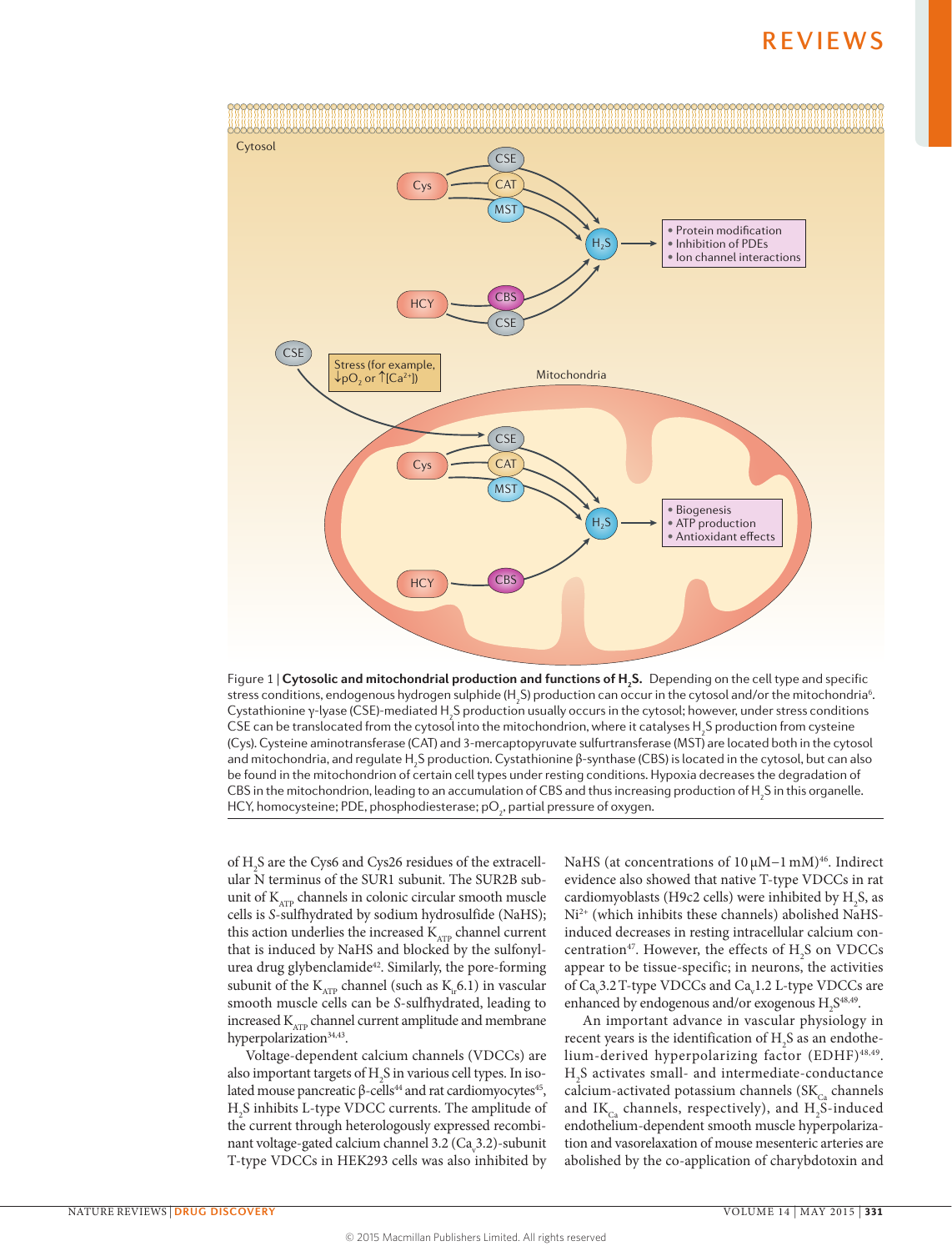### $\frac{Box 1}{ }$  Determination of endogenous H<sub>2</sub>S levels

Determining endogenous hydrogen sulfide (H<sub>2</sub>S) levels in the circulation and in tissues and cells is important for characterizing H<sub>2</sub>S as a gasotransmitter. It is also needed for evaluating whether exogenous H<sub>2</sub>S donors mimic the physiological and biological effects of endogenous H<sub>2</sub>S. As has been systematically reviewed recently<sup>176</sup>, a wide range from 0.1  $\mu$ M to more than 300  $\mu$ M — of circulating H $_2$ S levels has been reported under physiological conditions. This remarkable variation is largely attributable to the wide array of measurement methods that have been used, including the colorimetric methylene blue method, ion-selective or polarographic electrodes, gas chromatography with flame photometry and the monobromobimane assay. Often, the total reactive sulfur pool — which does not distinguish free H<sub>2</sub>S from acid-labile sulfide or bound sulfur (also known as sulfane-sulfur) — was measured. The extent of H<sub>2</sub>S oxidation and/or H<sub>2</sub>S scavenging in biological samples may also skew estimations of the true concentrations of H<sub>2</sub>S. For example, it was reported that plasma levels of H<sub>2</sub>S could not be reliably measured, as red blood cells avidly scavenge  $H<sub>2</sub>S$  and remove it from the circulation<sup>177</sup>.

These measurement pitfalls have been addressed through the use of more advanced techniques. By measuring the H2 S in headspace gas from plasma samples, Shen *et al.*178 showed that the human plasma sulfide level is around 3μM. Using the monobromobimane method coupled with reverse-phase high-performance liquid chromatography, the same authors recorded free hydrogen sulfide levels of 0.2–0.8μM and acid-labile sulfur levels of 1.8–3.8μM in plasma from mice and from humans $^{178}$ . With a combined modified gas chromatography and mass spectrometry technique,  ${\sf H_2S}$  levels of 0.5–2.5 μM were measured in pig and mouse blood $^{176}$ . Thus, as a conservative estimate, plasma H<sub>2</sub>S levels in healthy humans or animals are in the higher nanomolar to lower micromolar range<sup>178–180</sup>. However, there is still no consensus on the physiological levels of  $\rm H_2S$  in blood, or on the most acceptable and reliable techniques for measuring  $\rm H_2S$  in biological samples.

With respect to determining the physiological importance of  ${\sf H_2S}$ , does it matter if the circulatory or tissue levels of endogenous  $\mathsf{H}_{_2} \mathsf{S}$  are in the nanomolar or micromolar range? It seems not. At nanomolar or even picomolar concentrations, numerous endogenous substances exert profound physiological effects in different systems. Indeed, in many cases, it is the relative change in endogenous  ${\sf H_2S}$  levels that is more important in determining the physiological and pathophysiological importance of this gasotransmitter. This notion is exemplified by reports of the development of hypertension<sup>94</sup>, atherosclerosis<sup>101</sup>, diabetes<sup>119</sup>, renal ischaemic damage<sup>180</sup>, colitis<sup>155</sup>, acute liver failure<sup>153,181</sup> and Huntington disease<sup>21</sup> owing to reduced gene expression or activity of cystathionine γ-lyase (CSE).

As far as the issue of free H<sub>2</sub>S versus total reactive sulfur is concerned, what is important is the indication and interpretation of the measured levels, not the methods themselves. Ideally, we should precisely and reliably detect changes in each and all components of the total sulfur pool. Given that free H2 S, acid-labile sulfide, and sulfane-sulfur are interchangeable under different conditions, an understanding of the mechanisms underlying the changes in this total reactive sulfur pool, and the physiological effects of such changes, carry biological and therapeutic importance.

However, should variations in H<sub>2</sub>S levels be used as biomarkers for the purpose of diagnosis and prognosis of certain diseases, it becomes imperative to accurately measure the absolute concentrations of  $\mathsf{H}_{_2} \mathsf{S}$  in the circulation and in tissues. Furthermore, the development of H<sub>2</sub>S-based therapies will be facilitated by accurately monitoring H<sub>2</sub>S levels in the circulation and/or in the targeted organs and systems in order to determine the pharmacokinetics and pharmacodynamics of  $\mathsf{H}_{\mathsf{2}}\mathsf{S}$  donors as well as their efficacy and toxicity profiles.

apamin<sup>50</sup>. The co-application of these two compounds specifically blocks  $IK_{Ca}$  channels and  $SK_{Ca}$  channels, and, as such, should block the vasorelaxant effect of an EDHF. The molecular basis for the role of  $\rm H_2^{\phantom i}$ S as an EDHF is the post-translational modification of the targets of H<sub>2</sub>S. H<sub>2</sub>S can sulfhydrate IK<sub> $_{\text{Ca}}$ </sub> channels in primary human aortic endothelial cells<sup>51</sup>. Furthermore, in vascular tissues the expression of  $SK_{C_2}$ 2.3 channels but not  $IK_{C_3}$ 3.1 channels was increased by  $H_2S$  and decreased by a CSE inhibitor or by deletion of the gene encoding CSE<sup>50</sup>.

The inhibitory effects of  $H_2S$  on the  $\alpha$ -subunit of big-conductance calcium-activated potassium  $(BK_{c})$ channels in heterologously transfected HEK293 cells have been reported<sup>52</sup>. Likewise,  $H_2S$  inhibited native  $BK_{C_2}$  channels in type 1 glomus cells from the isolated mouse carotid body<sup>53</sup>. By sharp contrast, ~300 μM NaHS (an H<sub>2</sub>S donor) increased whole-cell BK<sub>Ca</sub> currents and enhanced single-channel  $BK_{Ca}$  activity in rat pituitary tumour cells<sup>54</sup>. This stimulatory effect of NaHS ( $10 \mu$ M) on  $BK_{C_3}$  channels was also observed in endothelial cells<sup>55</sup>. These differential effects may be attributable to specific subtypes of  $BK_{C_4}$  channels in different types of cells and to the concentrations of  $H_2S$  donors.

The interaction of  $H_2S$  with ion channels is not restricted to  $K_{ATP}$  and  $K_{Ca}$  channels. Delayed-rectifier K+ channels in mouse gastric-muscle cells can be inhibited by  $\rm{H}_{2}S$  (REF. 56), whereas 4-aminopyridine (4-AP)sensitive  $K^+$  channels in rat coronary artery smooth muscle cells can be activated by  $H_2S^{57}$ .  $H_2S$  has also been reported to activate chloride channels, voltage-gated sodium  $\text{Na}_{\text{v}}1.5$  channels and the transient receptor potential cation channels TRPV1 and TRPA1 in different tissues<sup>58</sup>.

As the physiological level of endogenous  $H_2S$  in the circulation or in various types of cells is unclear, many of the aforementioned studies, such as those describing the effects of  $H_2$ S on  $BK_{Ca}$  channels, cannot be used as evidence for a physiological role of  $H_2S$  in the regulation of different ion channels. Indeed, establishing such a physiological role of  $H_2S$  would require a comparison of the characteristics of ion channels in the presence and absence of endogenous  $H_2S$ . This forethought should be taken into account in all other studies that use  $H_2S$ donors to deduce the physiological actions of  $H_2S$ . Moreover, ion channels are diversified in their amino-acid composition, voltage dependency, gating mechanisms,

### 4-aminopyridine

<sup>(4‑</sup>AP). One of three isomeric amines of pyridine, which is widely used as a research tool to characterize the subtypes of potassium channels.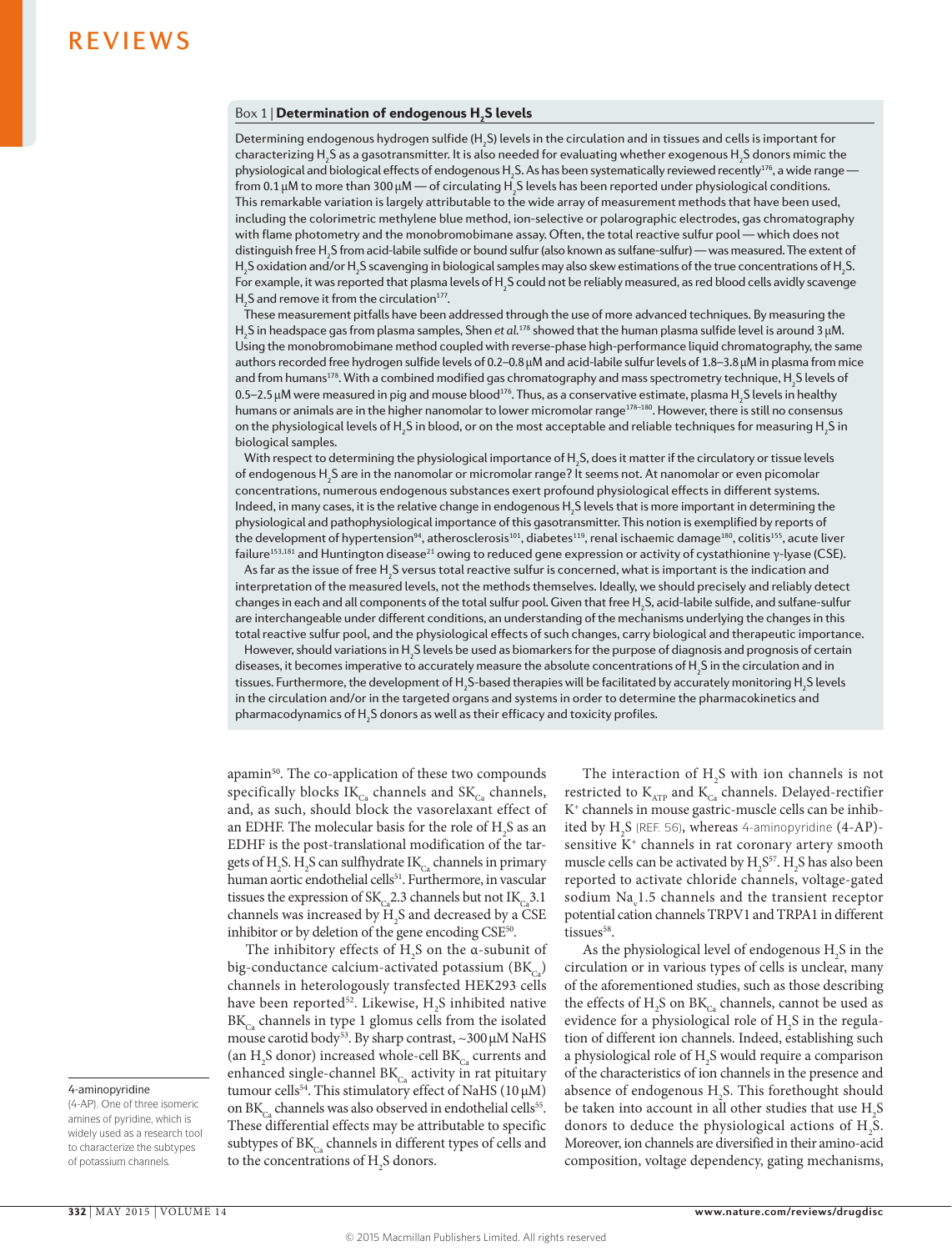ion selectivity and sensitivity to different endogenous signalling molecules. This diversity forms the basis of the variable responses of ion channels to  $\rm H_2S$  exposure.

*Interactions with classical second messengers.* Although  $H<sub>2</sub>S$  can directly act on its target proteins without the engagement of second messengers, this gasotransmitter also affects the levels of several known second messengers. Non-selective inhibition of phosphodiesterases (PDEs) by  $H_2S$  leads to decreased degradation of cyclic GMP and cyclic AMP, thereby increasing net cGMP and cAMP levels<sup>59-61</sup>. For example, with regard to cAMP levels, it has been demonstrated that  $H_2S$  inhibits the mitochondrial-matrix-localized PDE2A in isolated rat liver mitochondria — leading to increased cAMP levels — as well as inhibiting the recombinant PDE2A enzyme *in vitro*<sup>51</sup>. Conversely, H<sub>2</sub>S can inhibit adenylyl cyclase in the rat kidney<sup>62</sup>. Thus, the net effect of  $H_2S$  on cAMP levels could be determined by assessing the balance between the inhibition of PDEs and the inhibition of adenylyl cyclase.

Intracellular free calcium is another second messenger for cellular signal transduction. Via its effects on plasma membrane ion channels and on intracellular calcium pools, H2 S can increase intracellular calcium levels in vascular endothelial cells by stimulating calcium influx<sup>63</sup> or by releasing calcium from an ATP- and 4-chloro-3-ethylphenol (4-CEP)-sensitive intracellular pool64. The consequent elevation of intracellular calcium levels may activate many calcium-dependent signalling pathways and enzymes such that endothelial proliferation and function can be regulated.  $H_2S$  decreases intracellular calcium levels in cardiomyocytes by inhibiting both L-type and T-type VDCCs, but it increases intracellular calcium release in the same cell preparation<sup>47</sup>. The functional consequence of this biphasic effect of  $H_2S$  is not clear. H<sub>2</sub>S increases calcium sparks in smooth muscle cells of intact piglet cerebral arterioles<sup>65</sup> and mesenteric arteries<sup>55</sup>. Increased calcium sparks activate transient  $K_{\text{c}}$  channels and smooth muscle hyperpolarization; eventually, global intracellular free calcium levels drop and vasodilation ensues<sup>65</sup>.

*Protein* **S***-sulfhydration.* At the amino-acid level, NO and  $\mathrm{H}_2\mathrm{S}$  both modify sulfhydryl groups of certain proteins, but often generate opposite effects<sup>66</sup>. NO covalently modifies free sulfhydryls (–SH) of the cysteine residues of these targeted proteins to form *S*-nitrosothiols. Such *S*-nitrosylated proteins usually have decreased functions. Low-molecular-weight thiols or cysteine residues of proteins can also be modified via *S*-sulfhydration, in which the –SH from a sulfhydryl donor is transferred to cysteine sulfhydryls, forming a covalent persulfide (–SSH) in the target protein<sup>51</sup>.

The mechanisms for H<sub>2</sub>S-induced protein *S*-sulfhydration are under debate. As the sulfur in  $H_2S$  and in -SH groups is at its lowest oxidative state,  $\mathrm{H}_2\mathrm{S}$  may not be able to directly interact with the –SH group of cysteine to form a persulfide, and the oxidation of cysteine and/or the production of polysulfides may be prerequisite for protein *S*-sulfhydration.

The abundance of *S*-sulfhydrated proteins *in vivo* has also been questioned. Whereas a previous study using the biotin-switch assay reported that 10–25% of liver proteins are *S*-sulfhydrated<sup>43</sup>, another study using a tag-switch method revealed a much lower abundance of protein S-sulfhydration<sup>67</sup>. The pH of the cellular environment, and the proximity of the target cysteine amino acids to the active centrum of the protein would affect the extent of protein *S*-sulfhydration. Therefore, special attention should be paid to the sample preparation, including the oxidative state and level of protonation of cysteine thiol groups, in order to more accurately determine the extent of protein *S*-sulfhydration.

*S*-sulfhydration can affect numerous proteins<sup>68</sup>. For example, Kelch-like ECH-associated protein 1 (KEAP1) is a negative regulator of the activity of nuclear factor erythroid 2-related factor 2 (NRF2).  $H_2S$ -induced *S*-sulfhydration of KEAP1 at Cys151 facilitates the dissociation of KEAP1 from NRF2, thereby resulting in an enhancement of NRF2-mediated antioxidant responses<sup>14</sup>.

The post-translational modification of nuclear factor-κB (NF-κB) serves as an example of the difference in functional effects between *S*-nitrosylation and *S*-sulfhydration. NF-κB is a transcription factor that regulates the expression of many inflammation- and apoptosis-responsive genes. *S*-nitrosylation of the Cys38 residue of the p65 subunit of NF-κB inhibits the binding of NF-κB to the cytokine-responsive sites in the promoter of the gene that encodes inducible NO synthase, resulting in decreased expression of this enzyme<sup>69</sup>. *S*-sulfhydration of the same cysteine residue, however, enhances the binding of NF-κB to ribosomal protein S3, which increases the transcriptional activity of p65 in the nucleus. Consequently, cell apoptosis is greatly inhibited<sup>68</sup>.

For a signal transduction process to be regulated, both 'turn-on' and 'turn-off' mechanisms are required. For example, the removal of NO from *S*-nitrosylated proteins occurs through the de-nitrosylation process. S-nitrosoglutathione reductase (GSNOR), a de-nitrosylation enzyme, reduces the product of protein *S*-nitrosylation, GSNO, to glutathione hydroxysulfenamide<sup>70</sup>. Thioredoxin, another de-nitrosylation enzyme<sup>71</sup>, has two redox-active cysteine residues (in the sequence Cys-Gly-Pro-Cys) in its active site. Thioredoxin breaks the disulfide bonds of its target protein and then binds with the same protein; this activity accounts for its antioxidant function. By de-nitrosylating its substrates, thioredoxin can reverse the function of *S*-nitrosylated proteins. However, our knowledge of protein de-sulfhydration is very limited. Mitochondrial persulfide dioxygenase (ETHE1) has been shown to catalyse the conversion of glutathione persulfide (GSSH) to sulfite *in vitro*. This process has important implications for mitochondrial sulfur catabolism and redox balance<sup>72</sup>. However, the physiological substrate for ETHE1 is not known, although the persulfide bound in the active-site peptide of sulfide-quinone oxidoreductase might be one candidate. Moreover, little is known about the de-sulfhydration of *S*-sulfhydrated proteins in the cytosol or non-mitochondrial organelles. It is conceivable, however, that the *S*-sulfhydrated proteins may be de-sulfhydrated

### Calcium sparks

Intracellular Ca2+ release events that play an important role in excitation–contraction coupling.

### Tag-switch method

A technique used to measure protein *S*‑sulfhydration, whereby *S*‑sulfhydrated residues are labelled to form thioether conjugates.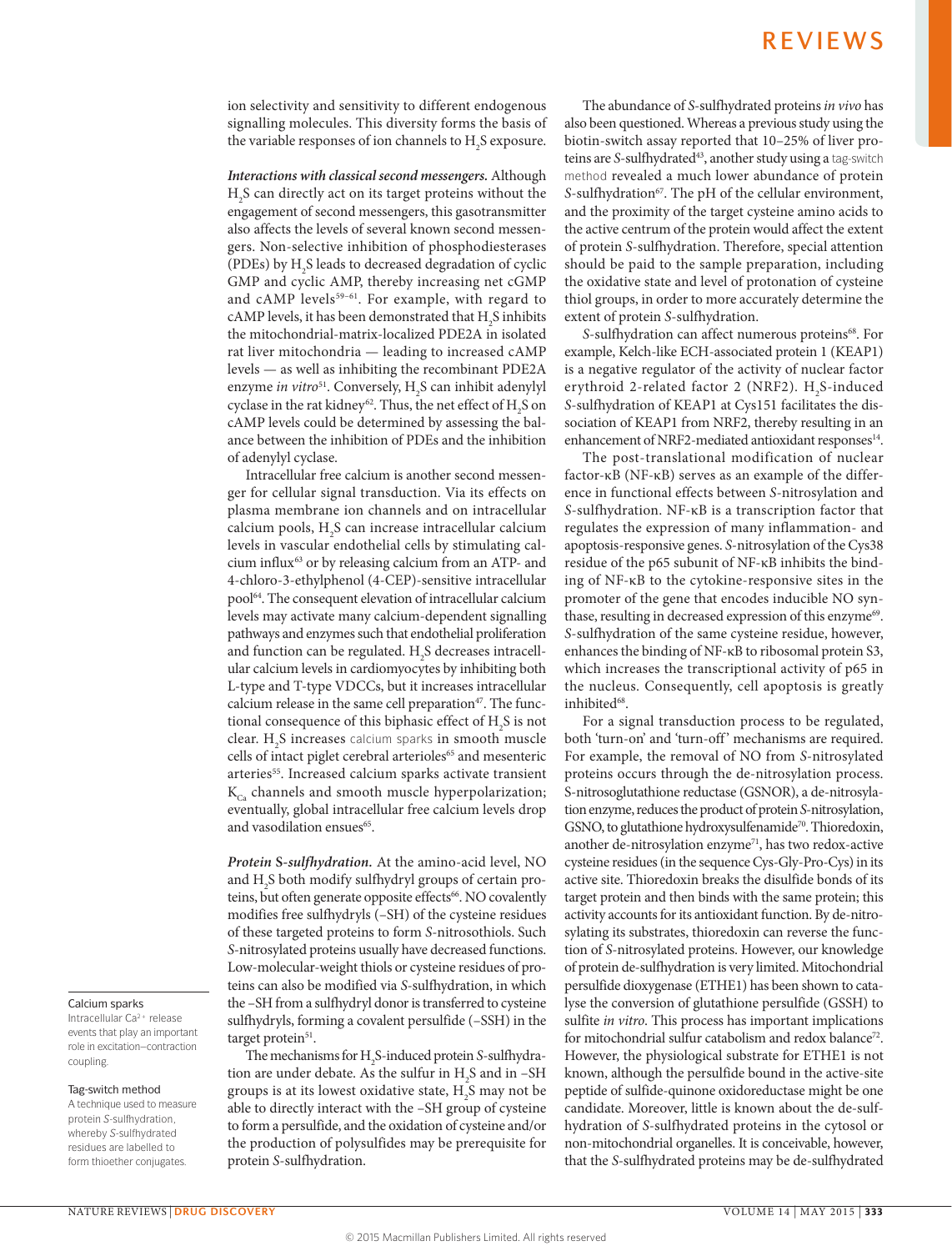in the presence of excess reductants and, as such, the level of oxygen will be a factor in the de-sulfhydration process.

*Role in redox balance.* Redox is the integration of reduction and oxidation processes, in which electrons are transferred between species. Redox balance reflects a dynamic state in which oxidant and antioxidant levels are balanced. Increased oxidative stress and/or decreased antioxidant capability under various pathological situations disrupt the redox balance and cause damage to molecules and cells. The protective, antioxidant actions of  $H_2$ S have been well established, particularly with respect to the vasculature. In cultured vascular smooth muscle cells, oxidative stress that was induced by high levels of homocysteine or methylglyoxal was markedly reduced by NaHS at concentrations of 30–90μM (REFS 73,74). Moreover, the accumulation of lipid peroxidation products (including lipid hydroperoxide, the main contributor to the cytotoxic effect both of oxidized low-density lipoprotein (LDL) and of lipid derived from atheroma) in human umbilical vein endothelial cells (HUVECs) was inhibited or prevented by NaHS at 1–20 μM; endothelial cytotoxicity mediated by hydrogen peroxide and oxidized LDL was similarly inhibited or prevented by NaHS at these concentrations<sup>75</sup>. Oxidative stress-mediated death of amyloid-β-treated microglial cells was also inhibited by NaHS at concentrations as low as 25μM (REF. 76). Although the physiological relevance of the antioxidant effect of  $H_2S$  at these concentrations is unclear, the therapeutic value of  $H_2S$  donors in this regard is certainly apparent.

In addition to its reducing nature,  $H_2S$  influences the oxidant–antioxidant balance. Expression of the antioxidant enzyme thioredoxin 1 in vascular endothelial cells is upregulated by  $H_2S$  (REF. 77), whereas the expression of NAD(P)H oxidase, a key source of extramitochondrial oxidant species, is downregulated in osteoblastic cells that have been exposed to  $H_2S$  (REF. 78). The production of glutathione (GSH), a strong scavenger of free radicals, is also enhanced by  $H_2S$ . It was shown that incubation of cultured mouse embryonic fibroblasts with NaHS induces nuclear translocation of NRF2 by *S*-sulfhydrating KEAP1 at Cys151. As such, there was an increase in the binding of NRF2 to the antioxidantresponse element (ARE), and an increase in AREmediated transcription of the genes involved in GSH synthesis and maintenance. The consequent increase in GSH levels contributes to the protective effect of  $\rm{H}_{2}S$ against cellular senescence induced by oxidative stress<sup>14</sup>.

The mitochondrion is the primary source of oxygen-derived free radicals and the organelle that is most affected by oxidative stress. Oxidative stress suppresses mitochondrial electron transport and bioenergetics, but these effects can be reversed by exogenous  $H_2S$  (REF. 79). It was recently reported that nanomolar concentrations of a novel mitochondrion-targeted  $\rm{H}_{2}S$  donor, AP39, inhibited oxidative damage in microvascular endothelial cells *in vitro*80. GYY4137, a non-mitochondrion-targeted, slowreleasing H2 S donor, produced protective effects similar to those produced by AP39, but only at a 1,000-fold higher concentration than that of AP39 (REF. 81).

*Oxygen sensing and mitochondrial bioenergetics.* Changes in the oxygenation status of cells affect endogenous H2 S levels in different ways. Under hypoxic conditions, the oxidation of  $H_2S$  in mitochondria is decreased, leading to a net elevation of  $H_2S$  levels. In vascular smooth muscle cells, hypoxia or calcium overloading also leads to the translocation of CSE from the cytosol to mitochondria, where CSE uses approximately threefold higher concentrations of  $\text{L}-\text{cysteine}$  to produce  $\text{H}_2\text{S}$ (REF. 33). In addition, whereas under normoxic conditions CBS in hepatocytes is degraded inside mitochondria by Lon protease<sup>5</sup>, upon hypoxic stress Lon protease cannot recognize the deoxygenated haem group in CBS, and therefore CBS is not degraded. The accumulation of CBS protein in the mitochondrion leads to increased mitochondrial production of  $H_2S$  (REF. 5).

It appears that different tissues handle changes in the partial pressure of oxygen differently by altering their H2 S production and oxidation, as well as by changing their responses to  $H_2S$ . For example,  $H_2S$  dilates systemic blood vessels<sup>82</sup> and/or promotes angiogenesis to increase blood supply to hypoxic tissues<sup>83</sup>. By contrast, in hypoxic rat lungs, H<sub>2</sub>S constricts vascular smooth muscle in order to achieve regional ventilation–perfusion matching, in a mechanism known as hypoxic pulmonary vasoconstriction<sup>84,85</sup>. In this way,  $H_2S$  helps the diversion of blood from oxygen-deprived areas to oxygen-supplied areas<sup>86</sup>. At the same time,  $H_2S$  dilates airway smooth muscle to increase lung ventilation (in humans)<sup>36</sup> and to reduce airway resistance (in mice)15. These compensatory changes induced by  $H<sub>2</sub>S$  in response to hypoxia help improve the efficiency of pulmonary gas exchange. Moreover, H<sub>2</sub>S mediates the response of carotid-body chemoreceptors to hypoxia by modulating  $BK_{\text{Co}}$  channels<sup>53</sup>. As far as bioenergy production is concerned, under hypoxic conditions the upregulated mitochondrial production of  $H_2S$  — which can act as an electron donor in the mitochondrial respiratory chain — contributes to the generation of bioenergy<sup>79</sup>. Thus, in facing a hypoxic challenge, mitochondrial production of ATP can be maintained by hypoxia-increased  $H_2S$  levels<sup>33,86,87</sup>.

It should be mentioned that the notion of an 'oxygen sensor' role of  $H_2S$  does not go without challenge<sup>88</sup>. A decrease in the partial pressure of oxygen in pulmonary circulation does not always lead to an increase in  $H_2S$ levels, and  $\mathrm{H}_2\mathrm{S}$  does not always cause the constriction of pulmonary arteries. For instance, in hypoxic pulmonary hypertension, hypoxia and a reduction of  $H_2S$  levels in the pulmonary circulation occur in parallel<sup>89</sup>. In another example, in contrast to the assumed vasoconstrictive effect of H2 S on pulmonary arteries, one recent study showed that, under normoxic conditions,  $H_2S$  actually dilated pre-constricted human lobar pulmonary artery rings and reduced pulmonary artery pressure<sup>90</sup>. It is not yet clear whether the vasoactive effects of  $H_2S$  on pulmonary circulation, and the interaction of  $H_2S$  with hypoxia, are species-specific.

### $H<sub>2</sub>S$  in disease processes

H2 S levels contribute to homeostasis of the organism, and abnormally increased or decreased endogenous H2 S production is associated with various diseases. Among the most-studied diseases related to abnormal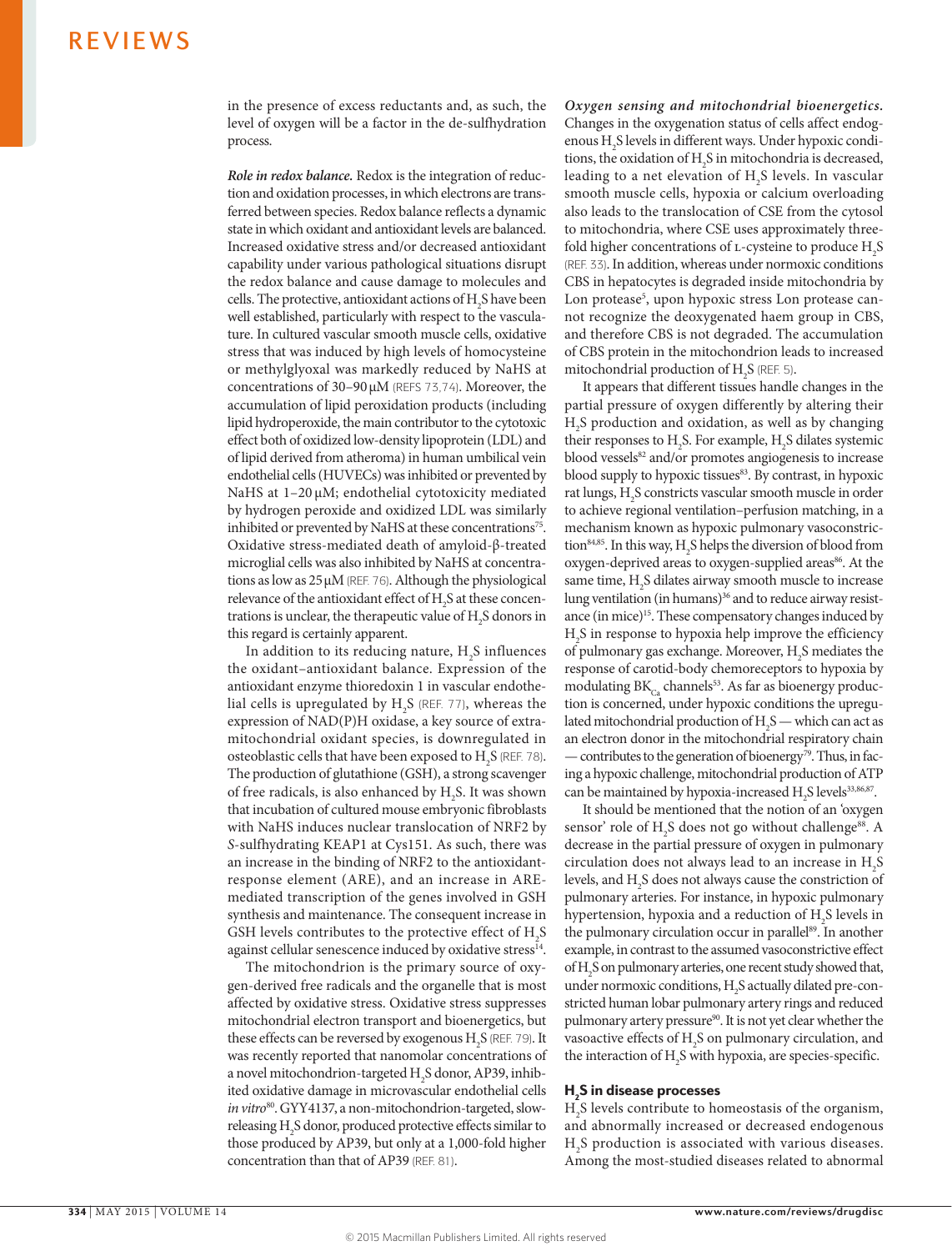$H<sub>2</sub>S$  metabolism are those involving the cardiovascular, endocrine, gastrointestinal and nervous systems. For the pathological roles of  $H_2S$  in other mammalian systems, readers are referred to other recent review articles<sup>2,5,91</sup>.

*Hypertension and vascular remodelling.*As an EDHF, H2 S induces the relaxation of many systemic blood vessels. When it is produced in smooth muscle cells or other nonendothelial cells,  $H_2S$  also dilates blood vessels by directly relaxing smooth muscle cells<sup>12,92</sup>. These endotheliumdependent and -independent vasorelaxant effects of  $H_2S$ are linked to the role of  $H_2S$  in blood pressure regulation. Since the early study by Zhao *et al.*93 in rats that showed that pharmacological inhibition of CSE elevated blood pressure, the role of  $H_2S$  in regulating blood pressure has become increasingly clear. Mice that are genetically deficient in CSE (CSE-knockout mice) exhibit an agedependent development of hypertension that is largely due to diminished endothelial production of  $H_2S$  and endothelium-dependent relaxation of peripheral resistance arteries<sup>82</sup>. Similarly to CSE-knockout mice, spontaneously hypertensive rats (SHRs) exhibit age-dependent development of hypertension that correlates with diminished CSE expression and  $H_2$ S production in aortic tissues<sup>82,94</sup>. The treatment of CSE-knockout mice with NaHS at 3.9μmol per kg, 19.5μmol per kg, and 39μmol per kg (intravenous administration) or of SHRs with NaHS at 56μmol per kg (intraperitoneal (i.p.) administration) suppressed the development of hypertension, decreased vascular damage and prevented vascular remodelling<sup>82,94,95</sup>.

Altered  $H_2S$  metabolism has been linked to pulmonary hypertension. After high pulmonary blood flow-induced pulmonary hypertension was established in rats after an abdominal aorta–inferior cava vein shunt operation, the plasma level of H2 S and *CSE* mRNA levels in lung tissues were significantly lower than in normotensive control rats<sup>96</sup>. In another rat model of hypoxia-induced pulmonary hypertension, the animals were exposed to normobaric hypoxia (10% oxygen) in a transparent plastic hypoxia chamber for 3 weeks. In these hypertensive rats,  $H_2S$  production and CSE expression in lung tissues decreased significantly compared with that in control rats<sup>89,97</sup>. In rats with hypoxic pulmonary hypertension, daily treatment with NaHS at 14μmol per kg (i.p. administration) provided anti-hypertensive protection in these animals and reduced the extent of remodelling of pulmonary arteries89,97.

In the two-kidney-one-clip model of renovascular hypertension, upregulated renin expression and increased activity of plasma renin and angiotensin II are markers of the severity of the disorder. As reflected by these measures, systemic hypertension was either prevented or attenuated by daily administration of NaHS (at doses of 30–100 µmol per kg) to rats in this model<sup>62</sup>.

The role of  $\rm H_2S$  in gestational hypertension has also been investigated. Hypertension is one of the major characteristics of pre-eclampsia — a disorder that affects women during pregnancy, but that has no clear aetiology. Endogenous  $H_2S$  is required for healthy placental vasculature, whereas decreased CSE or  $H_2S$  activity may contribute to the pathogenesis of pre-eclampsia. In pregnant mice, the inhibition of CSE with propargylglycine induced hypertension and promoted abnormal labyrinthine vascularization in the placenta<sup>98</sup>. Women with pre-eclampsia exhibit decreased plasma levels of  $H_2S$ and reduced expression of CSE in the placenta compared with gestational, age-matched controls<sup>98</sup>, and the therapeutic value of  $H_2S$  donors (NaHS or GYY4137) in pre-eclampsia has been shown in mice<sup>98</sup> and rats<sup>99</sup>.

Angiogenesis and atherosclerosis. H<sub>2</sub>S increases vascular endothelial cell proliferation and migration, microvessel formation and the healing of wounds and ulcers both *in vivo* and *in vitro*. These pro-angiogenic effects of  $H_2$ S are proposed to be mediated through the phosphorylation of AKT, extracellular signal-regulated kinase (ERK) and p38, as well as through the activation of  $K_{ATP}$ channels<sup>18,83,92,100</sup>. The interaction of vascular endothelial growth factor (VEGF) and  $H_2S$  constitutes another important pro-angiogenesis mechanism. Rats treated with NaHS (50μmol per kg, twice daily) showed increased free plasma levels of VEGF and upregulated renal expression of *Vegfa* mRNA. *In vitro* incubation of podocytes with NaHS resulted in VEGF release and upregulation of *Vegfa* mRNA levels<sup>99</sup>. In turn, VEGF stimulates the release of  $H<sub>2</sub>S$  from vascular endothelial cells<sup>83</sup>. Thus,  $H<sub>2</sub>S$  and VEGF individually and synergistically stimulate angiogenesis. Similarly, the interaction between  $H_2S$  and NO can affect angiogenesis<sup>60,66,100</sup>. NaHS was shown to promote the phosphorylation of endothelial NO synthase in cultured HUVECs, leading to increased production of NO, which further contributed to endothelial cell proliferation and tube formation<sup>100</sup>.

Atherosclerosis is a chronic circulatory disease that is characterized by the build-up of fatty or high-cholesterol plaques on the inner surface of large- to medium-sized blood vessels. The pathogenesis of atherosclerosis is not fully understood, but recent studies have indicated that altered  $H_2S$  metabolism is involved in both the initiation and progression of this vascular disorder. Atherosclerosis in apolipoprotein E (APOE)-knockout mice is accompanied by decreased  $H_2S$  levels in the blood, and treatment of these mice with NaHS was shown to attenuate the thickening and stiffening of arterial vessels<sup>101</sup>. Mani et al.<sup>102</sup> showed that CSE-knockout mice that were fed an atherogenic paigen-type diet for 12 weeks developed early fatty-streak lesions in the aortic root, increased oxidative stress and expression of adhesion molecules, and enhanced aortic intimal proliferation. By contrast, wide-type mice fed the same atherogenic diet, or CSE-knockout mice fed a normal diet, did not develop any atherosclerotic damage. The anti-atherosclerotic effects of  $\rm H_2S$  are manifested through: the inhibition of neointimal hyperplasia and smooth muscle proliferation; a decrease in levels of oxidized LDLs, vascular calcification and vascular inflammation; and a suppression of the adhesion of monocytes to endothelial cells<sup>102,103</sup>.

An enhanced understanding of the anti-atherosclerotic role of  $H_2S$  has helped advance  $H_2S$ -based therapies targeting atherosclerosis. In APOE-knockout mice, treatment with NaHS (56 μmol per kg per day, i.p. administration) or GYY4137 (133 μmol per kg per day, i.p.

Two-kidney-one-clip model A model of hypertension induced by chronically constricting one renal artery while the other renal artery remains fully perfused.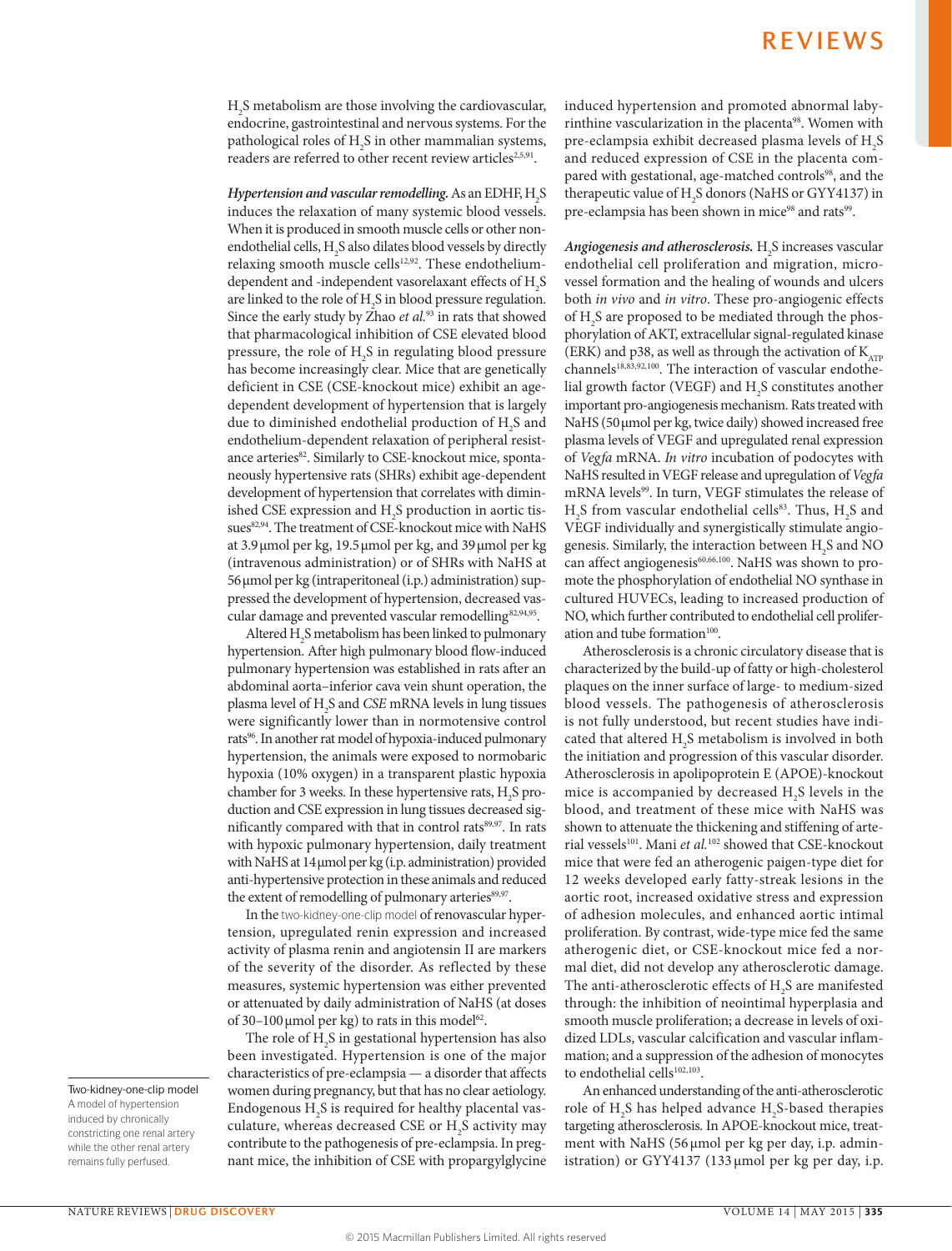administration) reduced the atherosclerotic plaque load and partially restored acetylcholine-induced endothelium-dependent relaxation of the aorta<sup>101,103</sup>.  $H_2S$ donors also suppressed the expression of intercellular adhesion molecule 1 (ICAM1), tumour necrosis factor (TNF) and interleukin-6 (IL-6) in the aorta; the expression of CX3C-chemokine receptor 1 (CX3CR1) and CX3C-chemokine ligand 1 (CX3CL1) in macrophages and lesion plaques; and the generation of superoxides in the aorta of these animals<sup>101,103,104</sup>. Moreover, in these mice, early treatment with NaHS at a dose of 1mg per kg per day (i.p. administration) generated better therapeutic benefit against atherosclerotic damage than did NaHS after atherosclerosis had fully developed<sup>104</sup>.

*Lipid metabolism disorders and liver diseases.* The liver has essential roles in lipid metabolism, and hepatic production of  $H_2S$  plays a key part in managing lipid metabolism. Indeed, genetic deficiencies in either CBS or CSE result in hyperhomocysteinaemia. CBS-knockout mice that are fed normal chow exhibit abnormal lipid metabolism, with increased serum and hepatic levels of triglycerides and non-essential fatty acids, as well as spontaneous hepatic fibrosis and steatosis<sup>105,106</sup>. Nevertheless, liver morphology and function seem to be normal in chow-fed CSE-knockout mice<sup>107</sup>. The impact of CSE deficiency on lipid metabolism becomes detectable only after these mice are fed a high-fat atherogenic diet: with such an atherogenic feeding regime, they exhibit increased plasma levels of total and LDL cholesterol, decreased high-density lipoprotein (HDL) cholesterol and early development of atherosclerosis<sup>102</sup>. Strikingly, in humans, plasma  $H_2S$  levels are positively correlated with HDL cholesterol, and negatively correlated with the ratio of LDL to HDL cholesterol<sup>108</sup>.

Downregulation of CSE expression and decreased endogenous  $H_2S$  levels in the liver are common consequences observed in bile duct-ligated rats with cirrhosis and associated portal hypertension<sup>109</sup> or in rats with carbon tetrachloride-induced liver cirrhosis<sup>110</sup>. Several studies have shown the beneficial effects of  $H_2S$  supplementation therapy in these models of liver diseases<sup>109-111</sup>. However, there are circumstances of elevated  $H_2S$  production in which treatment with  $H_2S$  donors can be detrimental. For example, when mice with septic shock were treated with NaHS at a dose of 14μmol per kg (i.p. administration) this increased liver damage<sup>112</sup>, whereas pharmacological inhibition of CSE with DL-propargylglycine (50mg per kg, i.p. administration) protected these animals from liver damage. In rat endotoxaemia, portal infusion of sodium sulfide (Na<sub>2</sub>S) through a splenic cannula at a rate of 2μmol per kg per minute for 10 minutes caused hepatic vasoconstriction and increased portal pressure *in vivo*<sup>113</sup>. Conversely, treatment of the rats with DL-propargylglycine (50mg per kg, i.p. administration) significantly attenuated the vasoconstrictive effect of endothelin 1 in endotoxintreated animals. The proposed underlying mechanism for the detrimental effects of  $H_2S$  in these situations is that the perturbed hepatic sinusoidal perfusion during sepsis is further decreased by  $\mathrm{H}_2\mathrm{S}$  supplementation, thus leading to exacerbated tissue hypoxia<sup>113</sup>.

*Diabetes.* Diabetes mellitus is caused by decreased bioavailability of insulin from the pancreas and/or diminished insulin sensitivity of the peripheral tissues. Altered metabolism of  $H_2S$  in the pancreas and in peripheral tissues is involved in both the pathogenesis of diabetes and its complications (FIG. 2). Overexpression of CSE and the consequential overproduction of  $H_2S$  in pancreatic β-cells, as detected in genetic diabetic rat models (Zucker diabetic rats), constitute pathogenic factors for diabetes<sup>114</sup>. Loss of functional β-cell mass is directly responsible for the pathogenesis of type 1 diabetes and progression of type 2 diabetes<sup>115</sup>. Although a β-cell-killing effect of  $H_2S$ has not been directly demonstrated *in vivo*, cultured insulin-secreting INS-1E cells undergo increased apoptosis in response to  $H_2S$  — a finding that is certainly indicative of the potential impact of H<sub>2</sub>S on β-cell mass<sup>116</sup>.

Also relevant to pancreatic insulin release is the  $\rm H_{2}S$ induced stimulation of  $K_{ATP}$  channels in β-cells, and their subsequent membrane hyperpolarization<sup>35,114</sup>. In addition, H2 S has been shown to inhibit L-type VDCCs in mouse pancreatic β-cells<sup>44</sup>. H<sub>2</sub>S-induced membrane hyperpolarization and inhibition of VDCCs synergistically decrease calcium entry and insulin release from β-cells<sup>44</sup>. Following the consideration of the negative effects of  $H_2S$ on pancreatic insulin production and insulin release, a causative role of pancreatic  $H_2S$  in diabetes was proposed in 2004 (REFS 114,117). Zucker diabetic fatty rats have a type 2 diabetic phenotype. Pancreatic β-cell expression of the gene encoding CSE and β-cell production of  $H_2S$ were both found to be significantly higher in Zucker diabetic fatty rats than in non-diabetic Zucker lean or non-diabetic Zucker fatty rats<sup>114,117</sup>. Patients with type 1 or type 2 diabetes (but without nephropathy) had significantly enhanced activities of CSE and CBS compared with healthy controls<sup>118,119</sup>. Further study of Zucker diabetic fatty rats has shown that inhibition of CSE activity significantly decreased the production of  $H_2S$ , increased plasma insulin levels, and lowered hyperglycaemia114. Diabetes induced by streptozotocin was much slower to develop in CSE-knockout mice than in wild-type mice<sup>120</sup>. Moreover, streptozotocin induced a higher amount of pancreatic  $H_2S$ production and killed more β-cells in wild-type mice than in CSE-knockout mice<sup>120</sup>. Therefore, at least some of the diabetes-inducing effects of streptozotocin are mediated by CSE and/or  $H_2S$ , and an increased level of pancreatic  $H<sub>2</sub>S$  is a causative factor for diabetes development.

What happens in the pancreas in terms of the metabolism and functions of  $H_2S$  is quite different to what happens in other parts of the body. Once diabetes is established, various diabetic complications can develop, including cardiomyopathy, nephropathy and vascular disorders associated with endothelial dysfunction. These complications are closely related to systemic  $H_2S$ deficiency, as hyperglycaemic cells oxidize and consume more H<sub>2</sub>S (REFS 121,122). Overexpression of CSE or treatment with  $H_2S$  prevented dysfunction of cultured microvascular endothelial cells that was induced by high levels of glucose; improved hyperglycaemia-impaired endothelium-dependent aortic vascular relaxations *in vitro* and *ex vivo*<sup>123</sup>; and accelerated wound healing by restoring the functions of endothelial progenitor

### Hyperhomocysteinaemia

A condition characterized by abnormally high levels of homocysteine in the blood. The major causes of this condition are deficiencies of vitamins B6, B9 and B12, and mutations in the gene encoding the enzyme 5‑methyltetrahydrofolate.

#### Streptozotocin

A chemical commonly used to induce diabetes in laboratory animals, as it is toxic to the insulin-producing β-cells in the pancreas.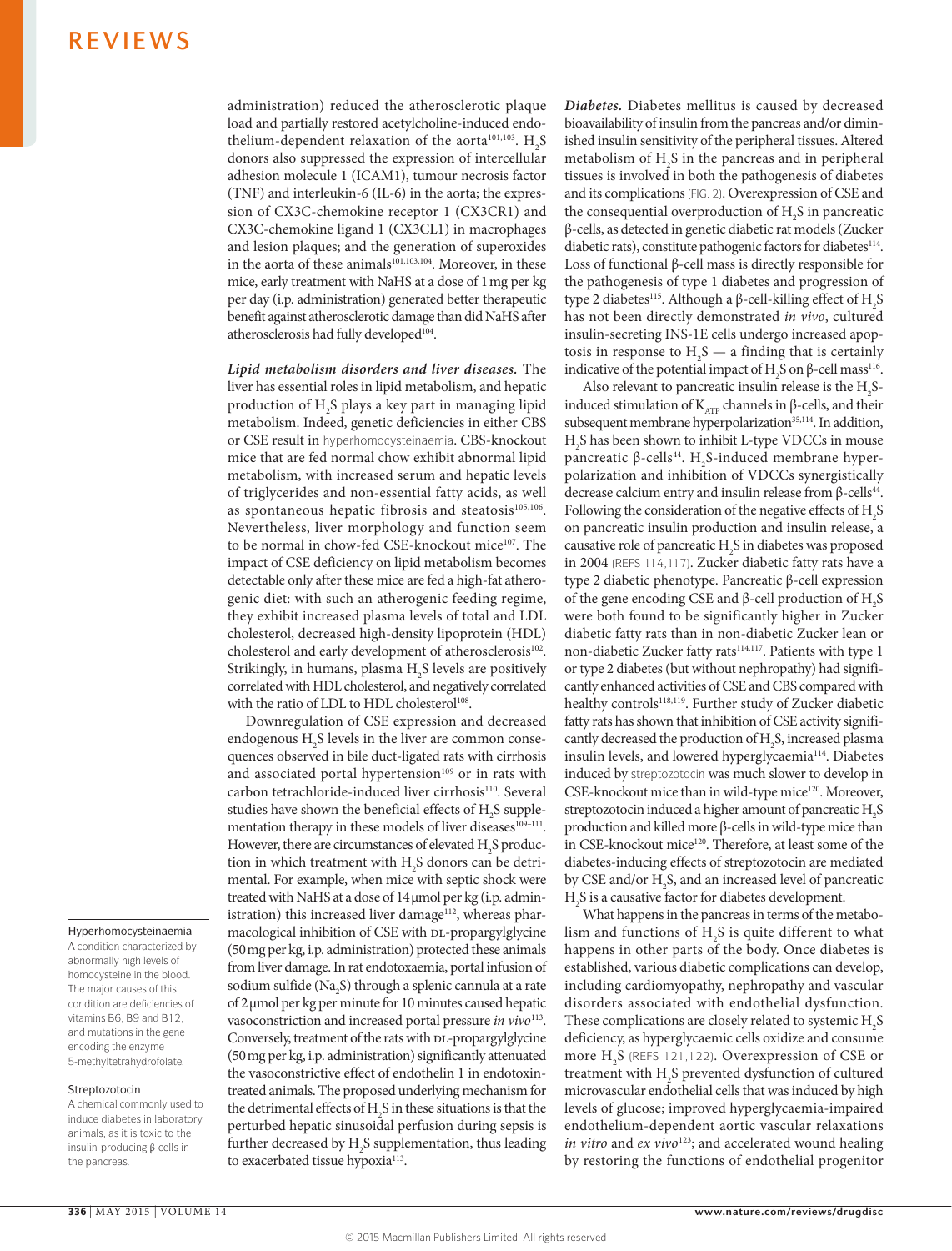

sunderin<sub>2</sub>b) levels in pancreatic p-cells and nepatocytes have crucial roles in the onset or diabetes. At late stages or<br>the disease, endogenous H<sub>2</sub>S levels are lower in the affected organs and tissues, such as in vascul Figure 2 | **The pathogenic roles of H2 S at different stages of diabetes development.** Elevated endogenous hydrogen sulfide (H<sub>2</sub>S) levels in pancreatic β-cells and hepatocytes have crucial roles in the onset of diabetes. At late stages of cardiomyocytes, contributing to the development of diabetic complications in these organs. Correspondingly, H<sub>2</sub>S-based therapy for diabetes should be staged in two phases. At the onset phase of diabetes (part **a**), selective inhibition of the endogenous production of H<sub>2</sub>S in pancreatic β-cells and the liver would both increase insulin availability and decrease glucose production. By contrast, at later stages (part **b**), selective delivery of H<sub>2</sub>S donors to the peripheral organs would be beneficial for preventing and treating diabetic complications.

cells and the activation of angiopoietin 1 signalling<sup>124</sup>. Notably, in rats with streptozotocin-induced diabetes, NaHS treatment at 100μmol per kg per day (i.p. administration) also improved cardiac function and reversed the diabetes-related cardiac morphological changes by protecting cardiomyocytes against oxidative damage and preserving mitochondrial functions<sup>125</sup>.

*Neurodegenerative diseases.* Brain levels of  $\rm{H}_{2}S$  in individuals with Alzheimer disease are lower than in agematched healthy people, although the expression levels of CBS between these groups are not different<sup>126</sup>. As Alzheimer disease is associated with reduced production of  $H_2S$ , there may be an associated decrease in neuronal cytoprotection, such that the deleterious effects of damage and neuroinflammation induced by amyloid-β and oxidative stress are increased<sup>127-129</sup>. Whether the low levels of  $\rm{H}_{2}S$  in the brain observed in Alzheimer disease are a cause or a consequence of the disorder is not clear. In a rat model of ischaemic vascular dementia, plasma  $\rm{H}_{2}\rm{S}$  levels were lower and inversely correlated with the decrease in the number of viable neurons in the hippocampus. Intraperitoneal injection with NaHS (14μmol per kg) markedly protected against neuronal injury and improved the performance of learning and memory, tested by the Morris water maze, in these animals<sup>130</sup>.

Parkinson disease is another neurodegenerative disease in which the metabolism of  $H_2S$  may be involved. In a mouse model of Parkinson disease,  $H_2S$  levels in the substantia nigra and striatum were significantly lower than in control mice<sup>131</sup>.  $H_2S$  that was given via injection<sup>131</sup> or inhalation<sup>132</sup> impeded or prevented Parkinson-diseaselike abnormalities, including movement dysfunction and microglial activation.

Unexpectedly — given the dominant expression of CBS in the brain — a recent study revealed the importance of CSE for the manifestation of Huntington disease (HD), an autosomal-dominant disease associated with a mutation in the gene encoding huntingtin<sup>21</sup>. In this study, CSE deficiency was found in brain tissues (the striatum and cerebral cortex) but not in the cerebellum of patients with HD, keeping in line with the relative susceptibility of these brain regions to HD damage. Furthermore, in murine models of HD (Q175 mice and R6/2 HD mice), CSE expression was downregulated in the striatum, cortex, hippocampus, hypothalamus and brainstem, but not in the cerebellum. Interestingly, CSE-knockout mice display impaired rotarod performance and an abnormal hindlimb clasping and clenching phenotype that is reminiscent of murine models of HD. These HD-related phenotypic changes were reversed by exogenously supplied cysteine<sup>21</sup>.

In traumatic spinal cord injury, neuronal damage is initially caused by the trauma itself, but considerable additional damage is caused by the ensuing inflammatory reaction. In a mouse model of spinal cord injury, Campolo *et al.*133 demonstrated the potential of using  $H<sub>2</sub>S$  to decrease the inflammatory component of the injury, and to accelerate the recovery of lost motor function. Post-trauma treatment with a nonsteroidal anti-inflammatory drug (NSAID), naproxen, enhanced recovery of lost motor function in the mice, and decreased several indices of spinal cord inflammation. However, in mice that were treated with an  $H_2S$ -releasing derivative of naproxen (ATB-346), there was a marked acceleration in the recovery of lost motor function and further enhancement of anti-inflammatory effects.

Gastrointestinal disorders. H<sub>2</sub>S, including that produced by enteric bacteria (BOX 2), has been implicated as a mediator of several physiological functions in the digestive tract. There is emerging evidence of the utility of  $\rm H_2S$  donors in treating several gastrointestinal disorders, particularly those associated with inflammation (FIG. 3).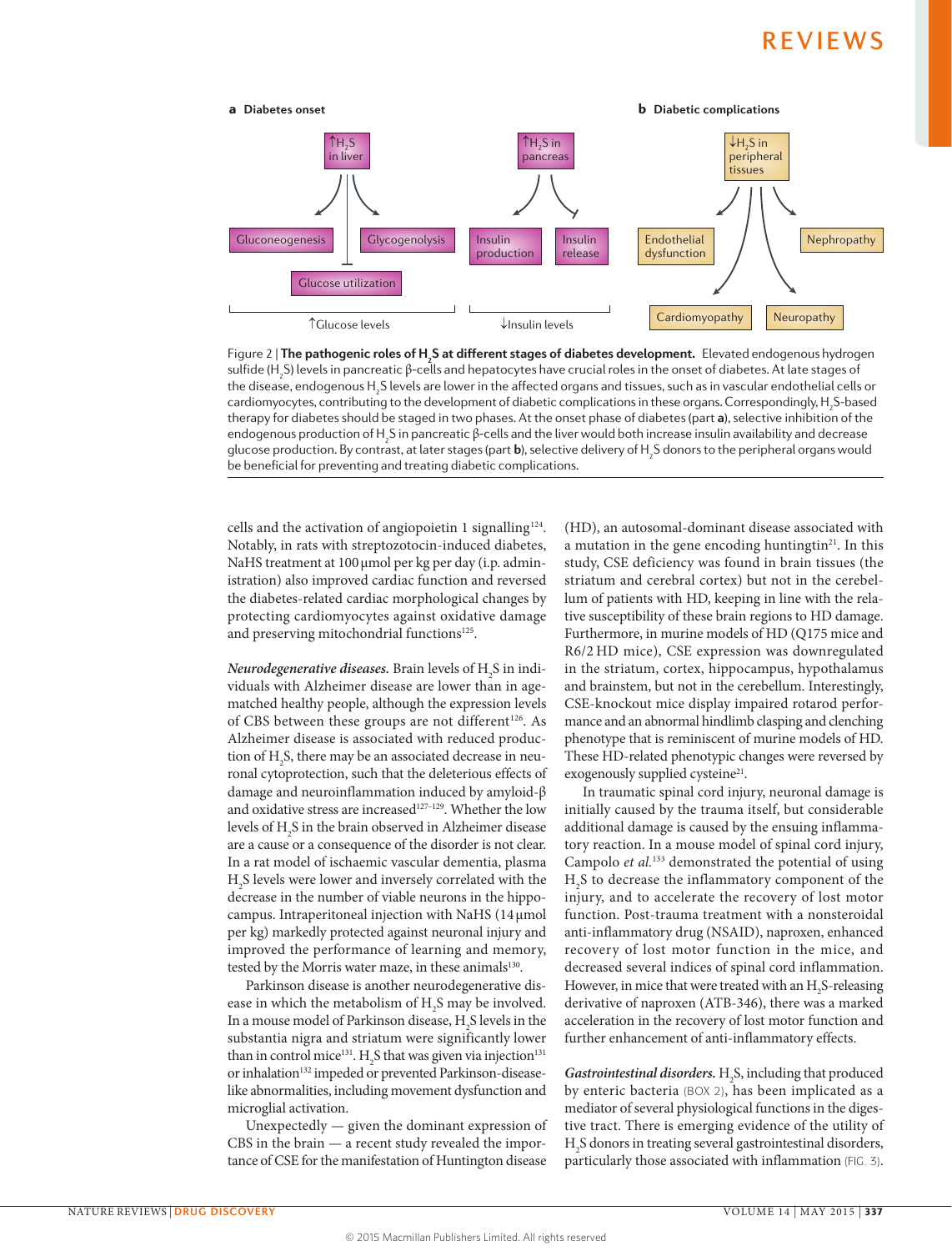For example, abdominal pain is a common but poorly treated condition, and chronic abdominal pain is often described as irritable bowel syndrome.

The role of  $H_2$ S in modulating visceral pain is controversial: conflicting data suggest that it is both pro- and anti-nociceptive<sup>39,91,134–137</sup>. However, these differences may be related to the models used and the types and doses of  $H<sub>2</sub>S$  donors that were used<sup>91</sup>. Several studies have suggested potent anti-nociceptive effects of  $H_2S$  donors in rodent models of visceral pain<sup>39,91,134,136</sup>. For example, colonic distention-induced pain in rats was substantially attentuated by several  $H_2S$  donors, the actions of which were mediated, at least in part, through the activation of  $K_{ATP}$  channels<sup>39</sup>. Similarly, gastric distention-induced pain in rats was markedly reduced by  $\rm H_2S$  donors and exacerbated by an inhibitor of CSE activity<sup>91</sup>. An  $H_2$ S-releasing salt of trimebutine (an opioid anti-spasmotic drug) was shown to be safe and well tolerated in a Phase I clinical trial (ClinicalTrials.gov identifier: NCT01738425)<sup>138</sup>, and is now being tested as an abdominal analgesic in Phase II clinical trials (ClinicalTrials.gov identifiers: NCT01926444 and NCT02276768).

Acute damage to the lining of the stomach can be induced by certain drugs (such as NSAIDs), stress and gastric ischaemia–reperfusion.  $\mathrm{H}_2\mathrm{S}$  is an important

### $Box 2 | H_2S$  and bacterial–epithelial signalling

The greatest source of hydrogen sulfide (H<sub>2</sub>S) synthesis 'within' the human body may actually be an external source: the microbiota. In addition to contributing to the pool of H<sub>2</sub>S, polysulfides and bound sulfane-sulfur $^{182,183}$ , bacteria-derived H<sub>2</sub>S has the capacity to influence many physiological and pathophysiological processes, particularly in the gastrointestinal tract. Bacteria-derived  $\mathsf{H}_\mathsf{2}\mathsf{S}$  may contribute to several aspects of mucosal defence and repair, and certainly to the bioenergetics of gastrointestinal epithelial cells $^{184}$ . Conversely, H $_{\rm 2}$ S donors appear to be able to influence the microbiota<sup>155,185</sup> — an effect that might be exploited in drug design to promote health.

Sulfate-reducing bacteria (SRBs) that produce  $\mathsf{H}_{\mathsf{2}}\mathsf{S}$  reside in the gastrointestinal tract, where there are also sulfate-consuming bacteria. In a study of healthy individuals in the United States, approximately 50% of those studied had their gut colonized by SRBs, with *Desulfovibrio piger* — a member of the class of δ-Proteobacteria — being the primary  ${\sf H_2 S}$  producer $^{186}$ . Bacteria can also make polysulfides $^{187}$ . Just as it is now clear that circulating levels of  $\mathsf{H}_\mathsf{2}\mathsf{S}$  in mammals were markedly over-estimated in the past $^{188}$ , the concentrations of  $\mathsf{H}_\mathsf{2}\mathsf{S}$  produced in the lumen of the gut were grossly overestimated for decades, contributing to the notion that  $\mathsf{H}_{\mathfrak{z}}\mathsf{S}$  was a primary driver of colonic inflammation and cancer<sup>189-191</sup>. At present, the balance of evidence suggests that  $\mathsf{H}_\mathsf{2}\mathsf{S}$  is an important metabolic fuel for the epithelial cells that line the gastrointestinal tract and that seem to be particularly well adapted to this purpose, perhaps because of the hypoxic environment in which they reside<sup>86,184</sup>. The epithelium can therefore function not only as a physical barrier against potentially harmful agents that might pass from the lumen of the gut into the body, but also as a metabolic barrier, oxidizing bacteria-derived H<sub>2</sub>S and, in doing so, generating ATP151. Bacterial H<sub>2</sub>S can also stimulate the proliferation of gastrointestinal epithelial cells, and may contribute to the repair of any damage to the epithelial layer $192$ .

Conversely, the microbiota can be the target of actions of  $\mathsf{H}_{_2} \mathsf{S}.$  Studies in rodents have demonstrated that intestinal microbiota in the colon form linear biofilms that appear to promote harmonious coexistence of the bacteria with the gastrointestinal mucosa<sup>185</sup>. When the mucosa is inflamed, the production of mucus is decreased and microbiota biofilms become fragmented. Delivery of  $\mathsf{H}_{\mathfrak{z}}\mathsf{S}$  into the colon promoted the resolution of inflammation, increased production of mucus, and restored normal biofilm structure, and this biofilm restoration was accompanied by reduced growth of planktonic bacteria $^{185}$ . In another study, administration of an  $\mathsf{H}_{_2}\mathsf{S}$  donor to rats was shown to cause profound shifts in the microbiota, correcting the detrimental dysbiosis that had been triggered by the chronic administration of a nonsteroidal anti-inflammatory drug<sup>155</sup>.

mediator of gastric mucosal defence; that is, the ability of the gastric mucosa to resist injury induced by endogenous and exogenous substances<sup>139,140</sup>. Pharmacological inhibition of  $H_2$ S synthesis increases the susceptibility of the stomach to injury, whereas  $H_2$ S donors (such as NaHS or diallyl disulfide) can protect the stomach from damage<sup>139-141</sup>. The underlying mechanism of the cytoprotective action of  $H_2$ S probably involves its ability to inhibit leukocyte adherence to the vascular endothelium<sup>142</sup> — a key event in the pathogenesis of NSAID-induced gastric mucosal damage<sup>143</sup>. H<sub>2</sub>S can also trigger gastric and duodenal secretion of bicarbonate, which neutralizes excess mucosa-damaging acid<sup>144,145</sup>. Moreover,  $H<sub>2</sub>S$  increases gastric mucosal blood flow, enhancing mucosal resistance to injury<sup>139</sup>.  $H_2S$ -releasing derivatives of NSAIDs have been shown to produce markedly less gastrointestinal damage than their corresponding parent NSAIDs146–151. True gastric ulcers, which penetrate into the submucosal layer of the stomach wall, take many days or weeks to heal, and clinically the healing of such ulcers can be accelerated to some extent by drugs that suppress gastric acid secretion. This healing is partially dependent upon  $H_2$ S, the synthesis of which is increased at the margins of the ulcer, where there is increased expression of CSE and CBS<sup>152</sup>. Oral administration of L-cysteine or H2 S donors (in this case, Lawesson's reagent or 4-hydroxythiobenzamide) to rats with gastric ulcers resulted in a significant acceleration of ulcer healing<sup>152</sup>. Whereas NSAIDs are known to retard the healing of gastric ulcers in humans and animals,  $H_2S$ -releasing NSAIDs have been shown to accelerate ulcer healing in mice<sup>148</sup>. Treatment with the  $H_2S$  donor NaHS has also been shown to significantly reduce the severity of reflux oesophagitis in rats, and inhibition of CSE in these animals led to the exacerbation of tissue injury<sup>153</sup>.

NSAIDs also induce notable ulceration and bleeding in the small intestine, and there are no preventive or curative treatments available that have been proven to be effective for this potentially lethal condition<sup>149,154</sup>. Treatment with the H2 S donor diallyl disulfide can substantially reduce NSAID-induced enteropathy in rats<sup>155</sup>, and  $H_2$ S-releasing NSAIDs induce negligible damage to the small intestine — even when such NSAIDs are co-administered with drugs such as aspirin and proton-pump inhibitors, which can markedly exacerbate NSAID-induced intestinal damage and bleeding<sup>149</sup>.

 $H<sub>2</sub>S$  appears to have a particularly important role as an anti-inflammatory, pro-healing molecule in the colon. In experimental colitis in rats, the local synthesis of  $H_2S$  is dramatically upregulated<sup>18</sup> at the sites of ulceration<sup>156</sup>. In this model,  $H_2S$  promotes the resolution of colonic inflammation and the healing of ulcers<sup>18,156</sup>. Inhibition of  $H_2S$  synthesis in healthy rats led to gastrointestinal mucosal inflammation, reduced expression of cyclooxygenase 2 and reduced synthesis of prostaglandin in the mucosa<sup>18,91</sup>. Administration of the  $H_2S$ donors Lawesson's reagent, NaHS or diallyl trisulfide to rats or mice with colitis resulted in faster resolution of inflammation and colonic tissue injury healing, as well as a downregulation of pro-inflammatory cytokine and chemokine expression relative to control animals<sup>18,157</sup>.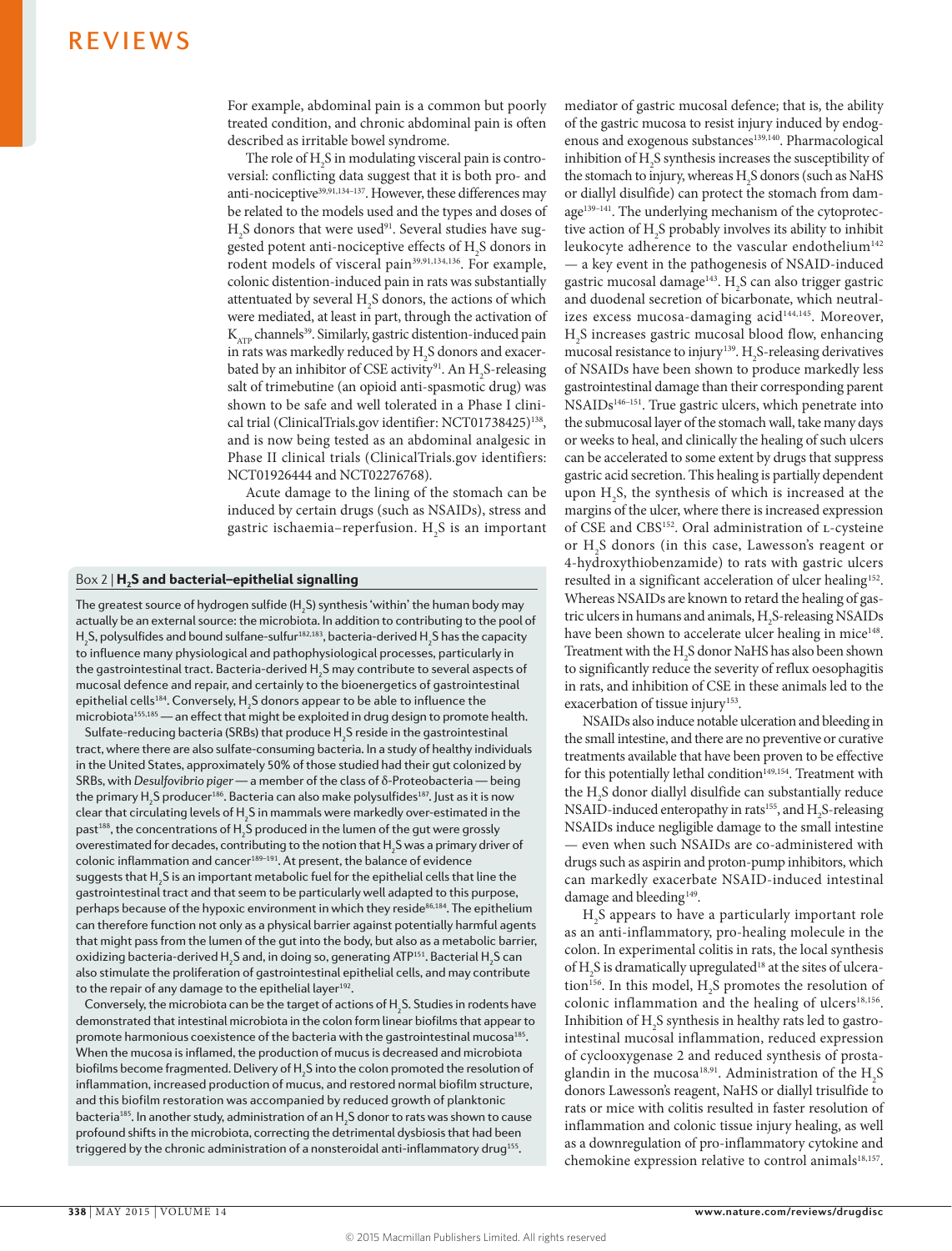

ulceration in the gastrointestinal tract). H<sub>2</sub>S can suppress leukocyte adherence to the vascular endothelium, leukocyte Figure 3 | **Anti-inflammatory and cytoprotective targets of H2 S.** Hydrogen sulfide (H2 S) is thought to act through several pathways, some of which are illustrated above, to reduce inflammation and protect tissues from injury (such as extravasation and consequent formation of oedema. It can substitute for oxygen in driving mitochondrial respiration, thereby attenuating oxidative-stress-related tissue injury. The ability of  ${\sf H_2S}$  to inhibit the activity of phosphodiesterases (PDEs) can contribute to its ability to relax vascular smooth muscle, resulting in enhanced blood flow. Resolution of inflammation can be enhanced by  $\mathsf{H}_2\mathsf{S}$  through actions such as the promotion of neutrophil apoptosis, and driving macrophage differentiation towards the M2 (anti-inflammatory) phenotype. H<sub>2</sub>S can modulate the activity of a number of transcription factors: it inhibits nuclear factor-κB (NF-κB), leading to a reduced production of pro-inflammatory cytokines, and sulfhydrates Kelch-like ECH-associated protein 1 (KEAP1), which then releases active nuclear factor erythroid 2‑related factor 2 (NRF2), resulting in increased expression of antioxidant-response elements (AREs). Increased production of  $\sf H_2 S$  occurs around sites of damage, such as around ulcers in the gastrointestinal tract, and can accelerate the healing of such damage via the stimulation of angiogenesis. Anti-nociceptive effects of  $\mathsf{H}_\mathsf{2}\mathsf{S}$  have also been demonstrated. Adapted from REF. 193, American Physiological Society.

Impaired colonic  $H_2S$  synthesis, as observed in rats with hyperhomocysteinaemia, was associated with marked exacerbation of colitis, which could be reversed by administration of the  $H_2S$  donor diallyl disulfide<sup>158</sup>. IL-10-deficient mice, which spontaneously develop colitis, exhibited a similar defect in colonic  $H_2S$  production that could be reversed by administration of IL-10 (REF. 158). Thus, there is a substantial body of evidence suggesting that the anti-inflammatory or pro-resolution effects of  $\rm{H}_{2}\rm{S}$  are mediated to a large extent via downregulation of the expression of a range of pro-inflammatory cytokines (for example, IL-1β, TNF, interferon-γ (IFNγ), IL-12 and IL-23), although the expression of IL-10 is either spared or increased<sup>147,157,158</sup>.

As discussed further below, several studies have demonstrated notable chemopreventive effects of H2 S-releasing drugs in animal models of colon cancer. Conversely, an upregulation of the expression of CBS, and the accompanying increase in  $H_2S$  production, have been suggested to play a key part in colonic tumour growth, in part by driving angiogenesis $26$ .

*Human genetic diseases linked to H2 S-generating enzymes.* Mutations in the human *CSE* gene can cause hereditary cystathioninuria and hypercystathioninaemia<sup>159,160</sup>. Similarly, inborn errors in the *CBS* gene are associated with the human hereditary diseases hyperhomocysteinaemia and homocystinuria<sup>161</sup>. As well as causing higher levels of cystathionine or homocysteine in the blood and urine, these diseases are associated with systemic inflammation, cardiovascular complications and damage to other organs. Conversely, overexpression of the *CBS* gene is a major cause of human Down syndrome, which is characterized by low levels of homocysteine in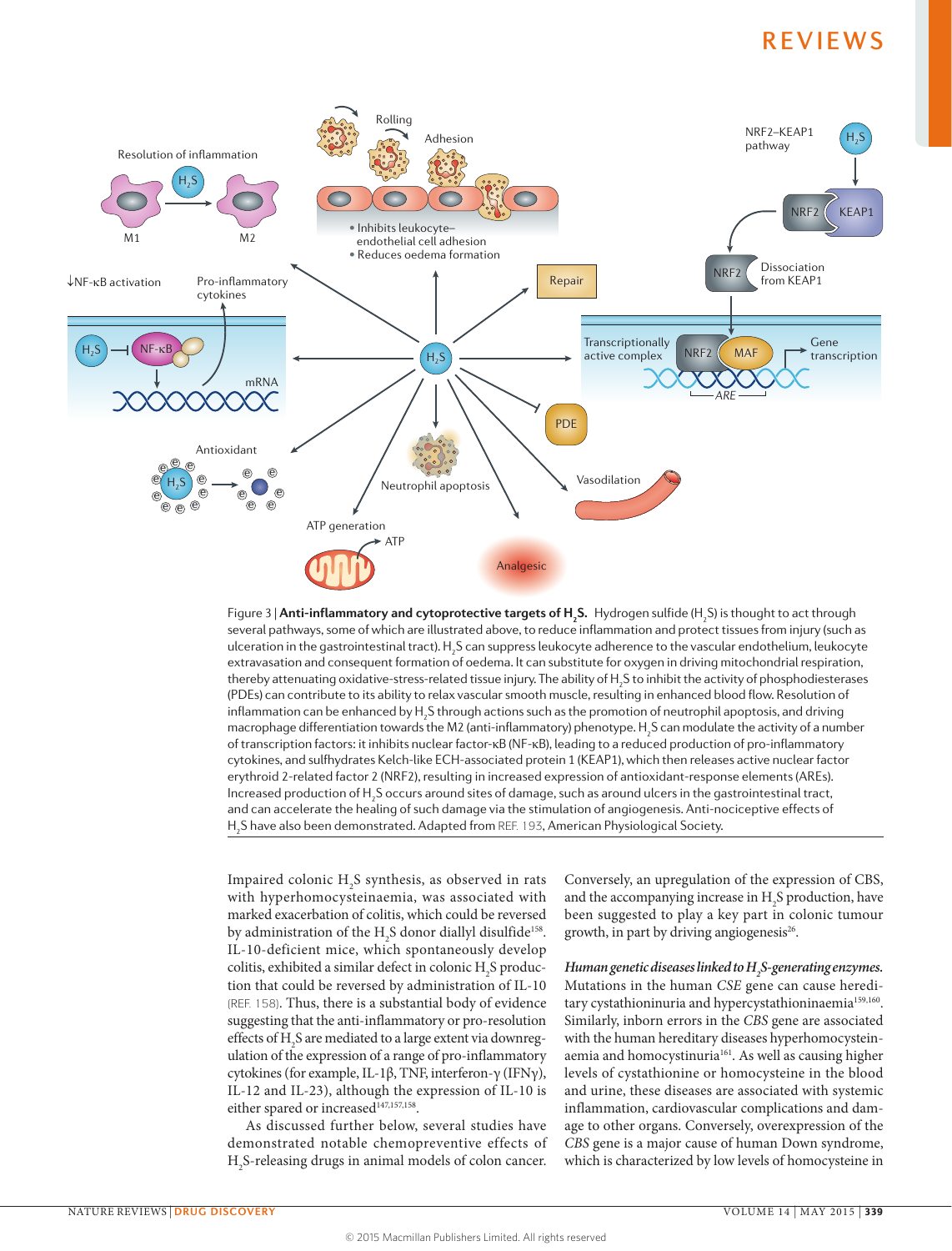the blood<sup>162</sup>. In addition, intronic polymorphisms and nonsense mutations in *MST* have been suggested to be responsible for a rare inheritable disorder known as mercaptolactate-cysteine disulfiduria<sup>163</sup>.

### $\mathsf{H}_\mathsf{2}\mathsf{S}\text{-}\mathsf{based}$  therapeutics

An appreciation of the physiological and pathological importance of  $H_2S$  has been followed very quickly by attempts to develop novel therapeutics that aimed to deliver  $H_2$ S, or to suppress its endogenous production (TABLE 1). Furthermore, the impetus for the founding of Ikaria Therapeutics was the finding that  $H_2S$  given via inhalation could induce a state of 'suspended animation' in mice<sup>164</sup> by markedly reducing the metabolic rate. This company attempted to develop  $\text{Na}_2\text{S}$ for critical-care applications, such as for the reduction of myocardial injury following infarction<sup>165</sup>. However, in 2011, two clinical trials (ClinicalTrials.gov identifiers: NCT01007461 and NCT00858936) were halted, and Ikaria Therapeutics does not appear to be pursuing  $H<sub>2</sub>S$ -based therapeutics at present.

Over the past decade, several other companies that focus on exploiting the potent anti-inflammatory and cytoprotective actions of  $H_2S$  have been founded (TABLE 1). Antibe Therapeutics, CTG Pharma and Sulfhydris have all developed  $H_2S$ -releasing derivatives of a number of drugs, with a major focus on NSAIDs<sup>148-150,157</sup>. The main targets for these drugs are pain and inflammation, with the primary benefit of  $H_2S$  release being the reduction in the gastrointestinal ulceration that is normally caused by NSAIDs. (However, CTG Pharma and Sulfhydris no longer appear to be active.)

The lead drug of Antibe Therapeutics (ATB-346; a naproxen derivative; TABLE 1) is being developed for the treatment of osteoarthritis, and has completed Phase I clinical trials in healthy volunteers (see the [Antibe](http://www.antibethera.com/s/PressReleases.asp?ReportID=677531&_Type=Press-Releases&_Title=ANTIBE-THERAPEUTICS-COMPLETES-SINGLE-ASCENDING-DOSE-PORTION-OF-ATB-346-PHAS)  [Therapeutics press release](http://www.antibethera.com/s/PressReleases.asp?ReportID=677531&_Type=Press-Releases&_Title=ANTIBE-THERAPEUTICS-COMPLETES-SINGLE-ASCENDING-DOSE-PORTION-OF-ATB-346-PHAS) for further information). In animal studies of disorders such as adjuvant-induced arthritis, the drug produced anti-inflammatory effects that were comparable to those achieved with equimolar doses of the parent drug<sup>148,149</sup>. However, unlike the parent drug, ATB-346 produced negligible damage in the gastrointestinal tract, even at very high doses and in animals with impaired mucosal defence<sup>148,149,166</sup>. Naproxen was selected as the base NSAID, because it is the only member of the NSAID class that does not significantly increase the risk of serious cardiovascular events such as myocardial infarction and stroke<sup>167</sup>. In a Phase I clinical trial, ATB-346 administration to healthy subjects in doses escalating from 25mg to 2,000mg did not produce any notable adverse events, or any irregular cardiovascular, renal, haematological or hepatic effects. Antibe Therapeutics has additional drugs in preclinical development for treating acute pain (such as that associated with gout or sports injuries) and for veterinary pain and inflammation, as well as a novel anti-thrombotic drug that exhibits greatly increased gastrointestinal safety (TABLE 1).

H2 S-releasing NSAID derivatives are also the principal focus of drug development efforts by a group at the City University of New York, USA. However, the main therapeutic application for these drugs, which have an NSAID linked to both a NO-releasing moiety and an H2 S-releasing moiety, is the treatment and chemoprevention of cancer. As well as being effective in *in vitro* and animal models of various cancers, these compounds exhibit significantly reduced adverse gastrointestinal effects<sup>168,169</sup>. The lead drug of this group is NBS-1120 (TABLE 1).

GIcare Pharma is attempting to exploit the reported ability of  $H_2S$  to reduce visceral pain<sup>39,134,136</sup>. Its lead drug, GIC-1001, is a salt — the counter-ions being thiobenzamide and trimebutine. Trimebutine is an opioid anti-spasmodic that has been used to treat a range of gastrointestinal conditions, including irritable bowel syndrome, for over 40 years. Shown to be safe in a Phase I clinical trial (ClinicalTrials.gov identifier: NCT01738425), this drug is now in Phase II clinical trials as a pre-colonoscopy analgesic (ClinicalTrials.gov identifier: NCT01926444 and NCT02276768). The rationale for this is that sedation during endoscopy is a routine practice, but can also be expensive and inconvenient. The use of GIC-1001 as pre-colonoscopy analgesic is proposed to reduce or even remove the need for sedation, possibly allowing the patient to leave hospital sooner, and translating to considerable savings for both the patient and the health-care provider. Trimebutine has been used as a treatment for irritable bowel syndrome<sup>170</sup>, raising the possibility that the use of GIC-1001 may be extended to that indication in the future.

Several  $H_2$ S-based therapeutics target disorders that are characterized by oxidative stress and associated tissue injury. For example, largely on the basis of research by Elrod and colleagues<sup>171</sup>, SulfaGENIX (in New Orleans, Louisiana, USA) is developing zerovalent sulfur (SG-1002) as a medicinal food, with the initial aim of targeting heart failure. Preclinical studies in relevant animal models of heart failure have confirmed that SG-1002 is effective in decreasing infarct size, improving cardiac function, increasing angiogenesis, decreasing inflammation and downregulating oxidative stress after infarction. A Phase I trial of SG-1002 (ClinicalTrials.gov identifier: NCT02278276) evaluated doses of 200mg, 400mg and 800mg per day in healthy volunteers and reported dose-dependent increases in plasma  $H_2S$  levels, and only minor adverse effects. A second study has been designed (ClinicalTrials.gov identifier: NCT01989208) to evaluate the ability of SG-1002 to elevate plasma  $H_2S$  levels (in effect, reversing the defects in circulating  $H_2S$ ) and to reduce markers of oxidative stress and heart failure.

Reducing oxidative stress is also the foundation of a series of novel compounds developed by Wood, Whiteman and colleagues at the University of Exeter, UK. Their compounds comprise an  $H_2S$ -releasing group linked to a mitochondrion-targeting group. Mitochondria have a critical role in determining whether a cell survives or dies<sup>81</sup> and, as discussed,  $H_2S$  can confer benefits to mitochondria by acting as an electron donor and downregulating the antioxidant-response pathway. The University of Exeter has patented (WO2013045951 A1) such  $H_2$ S-releasing compounds for the treatment of humans, animals or plants, and the authors propose that the compounds would be useful for the treatment of disorders such as hypertension and haemorrhagic shock,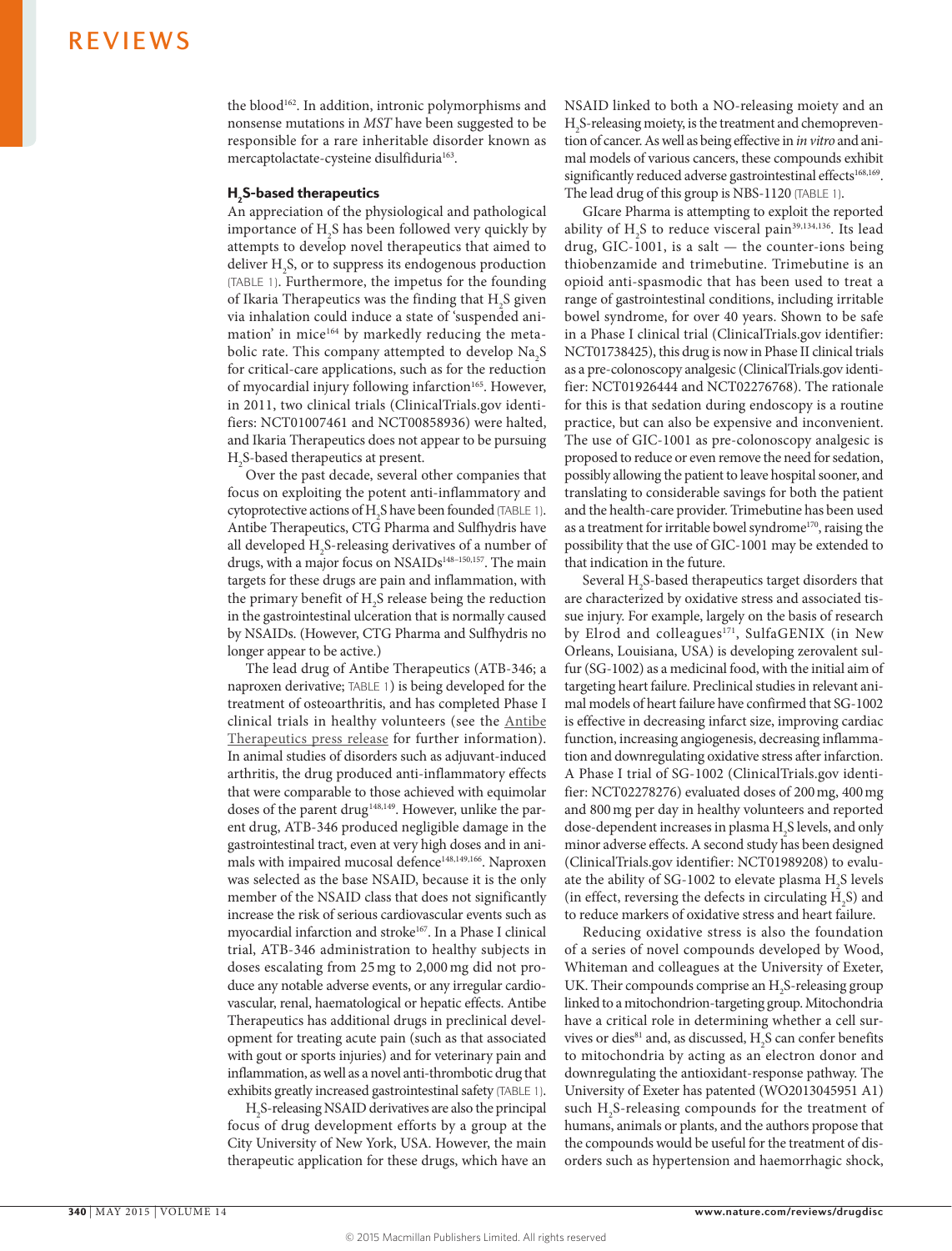

CSE, cystathionine γ-lyase; H<sub>2</sub>S, hydrogen sulfide. \*ClinicalTrials.gov identifiers: NCT01926444 and NCT02276768. ‡ClinicalTrials.gov identifier: NCT01989208.

as well as conditions characterized by inflammation and oedema<sup>80</sup>. AP39 is the most advanced of these compounds (TABLE 1). It has been shown to elevate  $H_2S$  levels within endothelial mitochondria, protect cells against oxidant-induced damage and prevent damage to mitochondrial DNA *in vitro*80.

Another university-based drug development programme with an H2 S focus is that of Moore *et al.* at the National University of Singapore. This group developed

the  $\rm H_2S$  donor GYY4137, which is now widely used as a research tool to study the effects of  $H_2S$ . Compared with conventional  $H_2S$  donors, GYY4137 releases  $H_2S$  more slowly. It is not clear whether this compound is in development or whether it is just a prototype for an  $\mathrm{H}_2$ S-based therapeutic. GYY4137 has been shown to exert antihypertensive actions in SHRs<sup>172</sup>, and to reduce inflammation through its ability to reduce circulating levels of various pro-inflammatory cytokines and mediators<sup>173</sup>.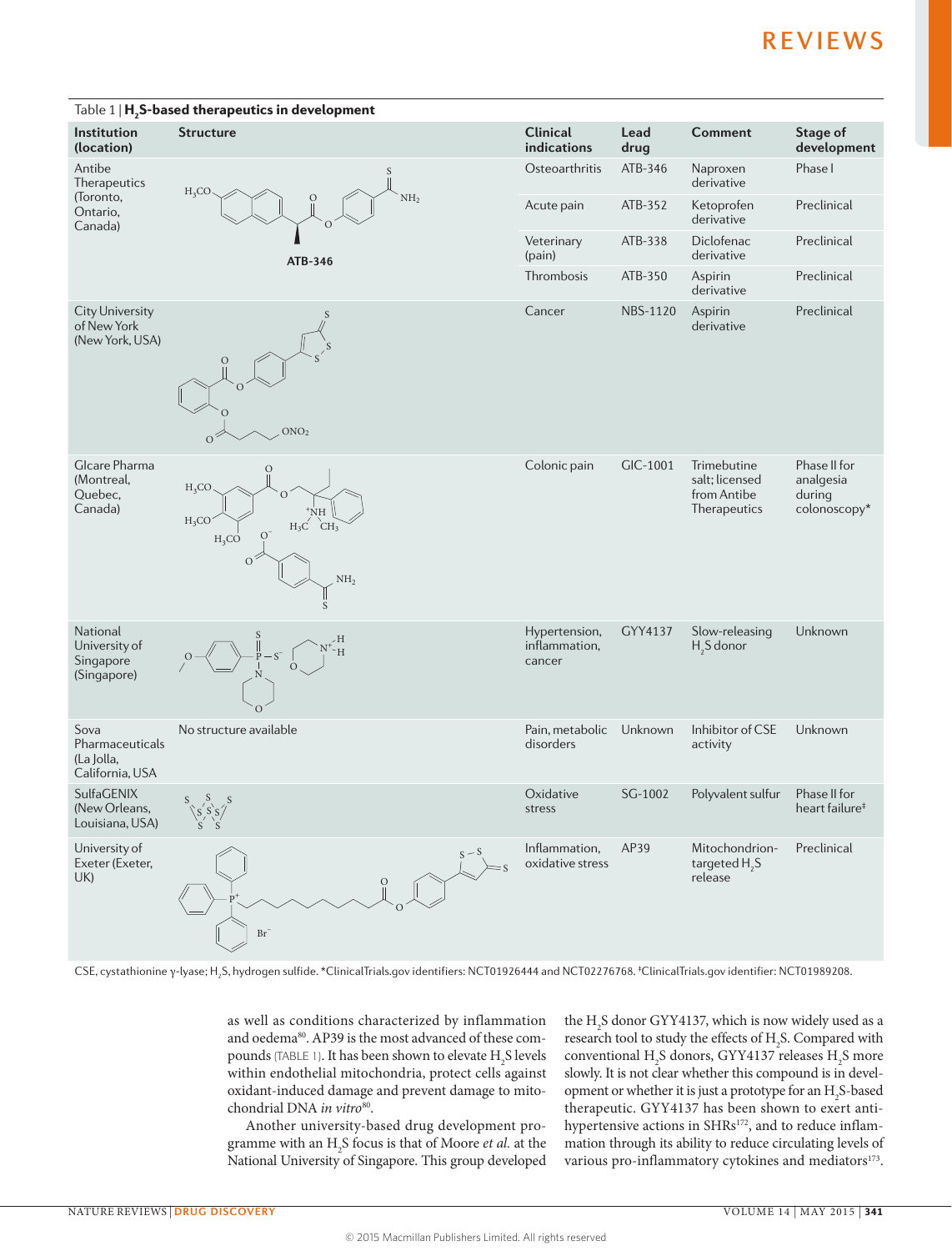In this regard, GYY4137 has been shown to be an effective anti-inflammatory agent in a murine adjuvant-induced arthritis model<sup>174</sup>. The current status of the development of an  $H_2$ S donor by this group is unclear, but a patent is held for the use of a slow-releasing  $H_2S$  donor for the treatment of cancer (WO2014018569 A1).

Sova Pharmaceuticals is a company that was co-founded by Snyder, and is developing inhibitors of CSE for respiratory and metabolic disorders, as well as for diseases characterized by pain and inflammation, such as osteoarthritis and rheumatoid arthritis. The premise for this programme is that overproduction of H2 S contributes to the pathogenesis of several diseases — in particular, neuropathic and neurodegenerative diseases — as well as to inflammation and inflammatory pain. The current status of drug development by Sova Pharmaceuticals is unclear; however, the company filed a patent for CSE inhibitors in July 2013.

There are also several therapeutics on the market that were not developed specifically as  $H_2S$ -releasing drugs, but that could contribute to beneficial effects by releasing H2 S. For example, anethole trithione (sold under a number of brand names, including Sialor (Pendopharm) and Sulfarlem (EurekaSante)) is a drug that has been used for decades for treating dry mouth. Anethole trithione can generate  $H_2S$ , and is the same moiety that has been incorporated into  $H_2S$ -releasing drugs (for example, NBS-1120 and AP39 in TABLE 1) for preventing cancers, reducing oxidative stress and attenuating inflammation. Whether or not  $H_2$ S contributes to the desired clinical effects of anethole trithione is not clear. Like anethole trithione, oltipraz is a member of the dithiolethione class, and is used as a schistosomicide; however, it is not clear whether H2 S release contributes to its mechanism of action.

Zofenopril (Menarini) is an inhibitor of angiotensinconverting enzyme (ACE), and Bucci *et al.*175 demonstrated that a large component of the anti-hypertensive effects of this drug occur independently of ACE inhibition, and are instead attributable to the  $H_2S$  released by this drug. *N*-acetylcysteine is a mucolytic drug used in the treatment of cystic and pulmonary fibrosis and also as an antidote for acetaminophen-induced liver damage. This drug can also generate  $H_2S$ , and has been shown to elicit marked anti-inflammatory effects in rodents<sup>142</sup>, although roles for  $H_2S$  in mediating its above-mentioned clinical effects have not yet been established.

### Future directions

Given the ubiquitous nature of  $H_2S$ , it is not surprising that it has important roles in a wide range of physiological and pathophysiological processes. The speed with which many  $H_2S$ -based therapies have been developed is a reflection of the excitement that this unique mediator has ignited and of the promising data that have been generated in preclinical and early clinical testing. The novel therapeutics that have been developed thus far offer the promise of increased efficacy, reduced toxicity, or both, compared with existing therapies. They range from very simple (for instance, zerovalent sulfur) to quite sophisticated approaches (such as  $H_2S$  release targeted to specific organelles).

In the near future, it is likely that organ-specific delivery of H2 S will be achieved, and with that, the possibility of disease-specific  $H_2S$  donors. It is also likely that the development of pH-, oxygen-, and free radical-sensitive donors will further facilitate the selective delivery of  $H_2S$ . Agents that could selectively activate the different  $H_2S$ -generating enzymes (namely, CSE, CBS and MST) are another intriguing possibility. Progress in the  $H_2S$  field has so far been hampered by the lack of availability of selective inhibitors of the various enzymes that contribute to the synthesis of this gasotransmitter. With enzymes such as CSE being identified as potential therapeutic targets, there will be increased motivation to develop potent and highly selective inhibitors that will hopefully be of value in research as well as for diagnostic and therapeutic applications.

As drugs that release  $H_2S$  or modulate its synthesis progress through the development path towards widespread clinical use, there will be a growing need to better understand the mechanisms of action of  $H_2S$ , and to be able to accurately monitor levels of H2 S *in vivo*. In addition to characterizing the effects of  $H_2S$  in various tissues and organs, attention will need to be paid to the potential impact that modulation of  $H_2$ S levels has on the microbiota (BOX 2), and in turn, the influence of any such changes on health and disease.

- 1. Wang, R. Two's company, three's a crowd: can H<sub>2</sub>S be the third endogenous gaseous transmitter? *FASEB J.* **16**, 1792–1798 (2002). **This study conceptualizes gasotransmitters as a class of signalling molecules and proposes the**  importance of H<sub>2</sub>S in this context.
- 2. Kimura, H., Shibuya, N. & Kimura, Y. Hydrogen sulfide is a signaling molecule and a cytoprotectant. *Antioxid. Redox Signal.* **17**, 45–57 (2012).
- 3. Olson, K. R., Donald, J. A., Dombkowski, R. A. & Perry, S. F. Evolutionary and comparative aspects of nitric oxide, carbon monoxide and hydrogen sulfide. *Respir. Physiol. Neurobiol.* **184**, 117–129 (2012).
- 4. Yamanishi, M., Kabil, O., Sen, S. & Banerjee, R. Structural insights into pathogenic mutations in heme-dependent cystathionine-β-synthase. *J. Inorg. Biochem.* **100**, 1988–1995 (2006).
- 5. Teng, H. *et al.* Oxygen-sensitive mitochondrial accumulation of cystathionine β synthase mediated by Lon protease. *Proc. Natl Acad. Sci. USA* **110**, 12679–12684 (2013).
- 6. Wang, R. Physiological implications of hydrogen sulfide: a whiff exploration that blossomed. *Physiol. Rev.* **92**, 791–896 (2012).
- 7. Nagahara, N., Okazaki, T. & Nishino, T. Cytosolic mercaptopyruvate sulfurtransferase is evolutionarily related to mitochondrial rhodanese. Striking similarity in active site amino acid sequence and the increase in the mercaptopyruvate sulfurtransferase activity of rhodanese by site-directed mutagenesis. *J. Biol. Chem.*  **270**, 16230–16235 (1995).
- 8. Yang, G., Cao, K. & Wang, R. Cystathionine γ-lyase overexpression inhibits cell proliferation via a H<sub>2</sub>S-dependent modulation of ERK1/2 phosphorylation and p21 Cip/WAK 1. *J. Biol. Chem.* **279**, 49199–49205 (2004).
- 9. Caliendo, G., Cirino, G., Santagada, V. & Wallace, J. L. Synthesis and biological effects of hydrogen sulfide  $(H<sub>2</sub>S)$ : development of H<sub>2</sub>S-releasing drugs as pharmaceuticals. *J. Med. Chem.* **53**, 6275–6286 (2010).
- 10. Levitt, M. D., Abdel-Rehim, M. S. & Furne, J. Free and acid-labile hydrogen sulfide concentrations in mouse tissues: anomalously high free hydrogen sulfide in aortic tissue. *Antioxid. Redox Signal.* **15**, 373–378 (2011).
- 11. Insko, M. A., Deckwerth, T. L., Hill, P., Toombs, C. F. & Szabo, C. Detection of exhaled hydrogen sulphide gas in rats exposed to intravenous sodium sulphide. *Br. J. Pharmacol.* **157**, 944–951 (2009).
- 12. Hosoki, R., Matsiki, N. & Kimura, H. The possible role of hydrogen sulfide as an endogenous smooth muscle relaxant in synergy with nitric oxide. *Biochem. Biophys. Res. Commun.* **237**, 527–531 (1997).
	- **This is an original description of the vasorelaxant**  effects of H<sub>2</sub>S.
- 13. Zhao, W., Zhang, J., Lu, Y. & Wang, R. The vasorelaxant effect of  $H_2S$  as a novel endogenous gaseous  $K_2$ channel opener. *EMBO J.* **20**, 6008–6016 (2001). **This study describes the first cloning of CSE in**  vascular tissues and the identification of K<sub>ATP</sub> **channels as the molecular target of endogenous H<sub>2</sub>S** for its vasorelaxant effects.
- 14. Yang, G. *et al.* Hydrogen sulfide protects against cellular senescence via *S*-sulfhydration of Keap1 and activation of Nrf2. *Antioxid. Redox Signal.* **18**, 1906–1919 (2013).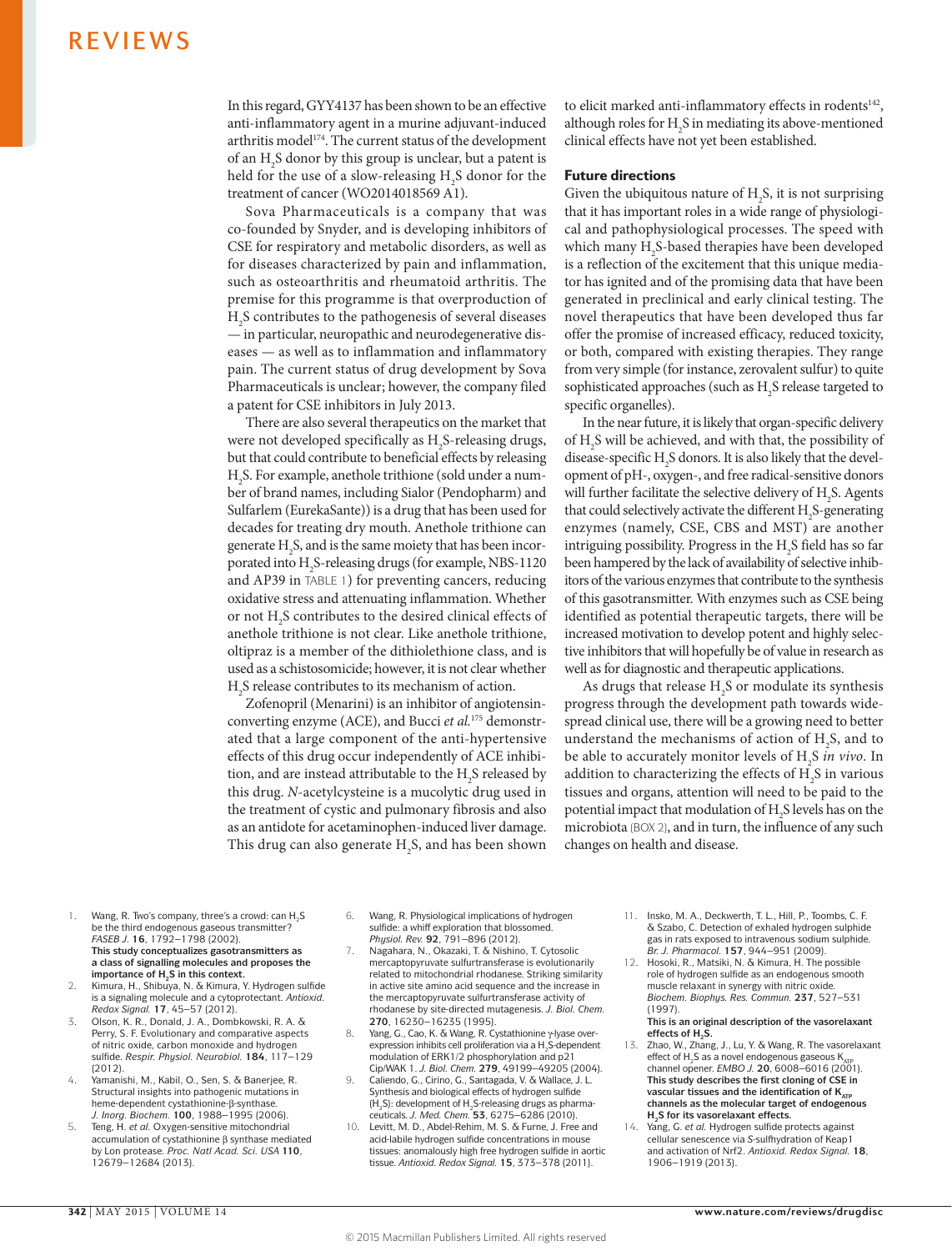- 15. Zhang, G., Wang, P., Yang, G., Cao, Q. & Wang, R. The inhibitory role of hydrogen sulfide in airway hyperresponsiveness and inflammation in a mouse model of asthma. *Am. J. Pathol.* **182**, 1188–1195  $(2013)$ .
- 16. Fiorucci, S., Distrutti, E., Cirino, G. & Wallace, J. L. The emerging roles of hydrogen sulfide in the gastrointestinal tract and liver. *Gastroenterology*  **131**, 259–271 (2006).
- 17. Schicho, R. *et al.* Hydrogen sulfide is a novel prosecretory neuromodulator in the guinea-pig and human colon. *Gastroenterology* **131**, 1542–1552 (2006).
- 18. Wallace, J. L., Vong, L., McKnight, W., Dicay, M. & Martin, G. R. Endogenous and exogenous hydrogen sulfide promotes resolution of colitis in rats. *Gastroenterology* **137**, 569–578 (2009).
- 19. Martin, G. R. *et al.* Hydrogen sulphide synthesis in the rat and mouse gastrointestinal tract. *Dig. Liver Dis.*  **42**, 103–109 (2010).
- 20. Erickson, P. F., Maxwell, I. H., Su, L. J., Baumann, M. & Glode, L. M. Sequence of cDNA for rat cystathionine γ-lyase and comparison of deduced amino acid sequence with related *Escherichia coli* enzymes. *Biochem. J.* **269**, 335–340 (1990).
- 21. Paul, B. D. *et al.* Cystathionine γ-lyase deficiency mediates neurodegeneration in Huntington's disease. *Nature* **509**, 96–100 (2014).
- 22. Abe, K. & Kimura, H. The possible role of hydrogen sulfide as an endogenous neuromodulator. *J. Neurosci.* **16**, 1066–1071 (1996).
- 23. Robert, K. *et al.* Expression of the cystathionine β synthase (CBS) gene during mouse development and immunolocalization in adult brain. *J. Histochem. Cytochem.* **51**, 363–371 (2003).
- 24. Mani, S., Untereiner, A., Wu, L. & Wang, R. Hydrogen sulfide and the pathogenesis of atherosclerosis. *Antioxid. Redox Signal.* **20**, 805–817 (2014).
- 25. Chen, Y. & Wang, R. The message in the air: hydrogen sulfide metabolism in chronic respiratory diseases *Resp. Physiol. Neurobiol.* **184**, 130–138 (2012).
- 26. Szabo, C. *et al.* Tumor-derived hydrogen sulfide, produced by cystathionine-β synthase, stimulates bioenergetics, cell proliferation, and angiogenesis in colon cancer. *Proc. Natl Acad. Sci. USA* **110**, 12474–12479 (2013).
- 27. Kondo, K. *et al.* H<sub>2</sub>S protects against pressure overload-induced heart failure via upregulation of endothelial nitric oxide synthase. *Circulation* **12**, 1116–1127 (2013).
- 28. Fu, M., Zhang, W., Yang, G. & Wang, R. Is cystathionine γ-lyase protein expressed in the heart? *Biochem. Biophys. Res. Commun.*  **428**, 469–474 (2012).
- 29. Nagahara, N., Ito, T., Kitamura, H. & Nishino, T. Tissue and subcellular distribution of mercaptopyruvate sulfurtransferase in the rat: confocal laser fluorescence and immunoelectron microscopic studies combined with biochemical analysis. *Histochem. Cell. Biol.* **110**, 243–250 (1998).
- 30. Shibuya, N. *et al.* 3-mercaptopyruvate sulfurtransferase produces hydrogen sulfide and bound sulfane sulfur in the brain. *Antioxid. Redox Signal.* **11**, 703–714 (2009). 31. Shibuya, N., Mikami, Y., Kimura, Y., Nagahara, N.
- & Kimura, H. Vascular endothelium expresses 3-mercaptopyruvate sulfurtransferase and produces hydrogen sulfide. *J. Biochem.* **146**, 623–626 (2009).
- 32. Módis, K., Panopoulos, P., Coletta, C., Papapetropoulos, A. & Szabo, C. Hydrogen sulfidemediated stimulation of mitochondrial electron transport involves inhibition of the mitochondrial phosphodiesterase 2A, elevation of cAMP and activation of protein kinase A. *Biochem. Pharmacol.*  **86**, 1311–1309 (2013).
- 33. Fu, M. et al. Hydrogen sulfide (H<sub>2</sub>S) metabolism in mitochondria and its regulatory role in energy production. *Proc. Natl Acad. Sci. USA* **109**, 2943–2948 (2012). **This study shows that increases in intracellular calcium promote translocation of CSE to the mitochondrion, leading to increased mitochondrial H<sub>2</sub>S production and improved ATP production**
- **under hypoxic conditions.** 34. Tang, G., Wu, L., Liang, W. & Wang, R. Direct stimulation of  $K_{\text{ATP}}$  channels by exogenous and endogenous hydrogen sulfide in vascular smooth muscle cells. *Mol. Pharmacol.* **68**, 1757–1764 (2005).
- 35. Yang, W., Yang, G., Jia, X., Wu, L. & Wang, R. Activation of  $K_{ATP}$  channels by H<sub>2</sub>S in rat insulinsecreting cells and the underlying mechanisms. *J. Physiol.* **569**, 519–531 (2005).
- 36. Fitzgerald, R. *et al.* H2S relaxes isolated human airway smooth muscle cells via the sarcolemmal  $K_{\text{at}}$  channel *Biochem. Biophys. Res. Commun.* **446**, 393–398  $(2014)$
- 37. Dawe, G. S., Han, S. P., Bian, J. S. & Moore, P. K. Hydrogen sulphide in the hypothalamus causes an ATP-sensitive K+ channel-dependent decrease in blood pressure in freely moving rats. *Neuroscience*  **152**, 169–177 (2008).
- 38. Kimura, Y., Dargusch, R., Schubert, D. & Kimura, H. Hydrogen sulfide protects HT22 neuronal cells from oxidative stress. *Antioxid. Redox Signal.* **8**, 661–670 (2006).

#### **This is a demonstration of the potent**  cytoprotective effects of H<sub>2</sub>S in the central **nervous system.**

- 39. Distrutti, E. *et al.* Evidence that hydrogen sulfide exerts antinociceptive effects in the gastrointestinal tract by activating K<sub>ATP</sub> channels. *J. Pharm. Exp.*<br>*Therap.* **316**, 325–335 (2006).
- 40. Medeiros, J. V. *et al.* Role of K<sub>ATP</sub> channels and TRPV1 receptors in hydrogen sulfide-enhanced gastric emptying of liquid in awake mice. *Eur. J. Pharmacol.*  **693**, 57–63 (2012).
- 41. Jiang, B., Tang, G., Cao, K., Wu, L. & Wang, R. Molecular mechanism for  $H$ <sub>2</sub>S-induced activation of K<sub>ATP</sub> channels. *Antioxid. Redox Signal.* **12**, 1167–1178<br>(2010).
- 42. Gade, A. R., Kang, M. & Akbarali, H. I. Hydrogen sulfide as an allosteric modulator of ATP-sensitive potassium channels in colonic inflammation. *Mol. Pharmacol.* **83**, 294–306 (2013).
- 43. Mustafa, A. K. *et al.* H2S signals through protein *S*-sulfhydration. *Sci. Signal.* **2**, ra72 (2009). **This paper identifies the original discovery of the**  chemical interaction of H<sub>2</sub>S with proteins (that is, **protein** *S***-sulfhydration).**
- 44. Tang, G., Zhang, L., Yang, G., Wu, L. & Wang, R. Hydrogen sulfide-induced inhibition of L-type Ca<sup>2+</sup> channels and insulin secretion in mouse pancreatic β cells. *Diabetologia* **56**, 533–541 (2013).
- 45. Zhang, R. *et al.* Hydrogen sulfide inhibits L-type calcium currents depending upon the protein sulfhydryl state in rat cardiomyocytes. *PLoS ONE* **7**, e37073 (2012).
- 46. Elies, J. *et al.* Hydrogen sulfide inhibits Ca<sub>v</sub>3.2 T-type Ca2+ channels. *FASEB J.* **28**, 5376–5387 (2014). 47. Avanzato, D. *et al.* Role of calcium channels in the
- protective effect of hydrogen sulfide in rat cardiomyoblasts. *Cell. Physiol. Biochem.* **33**, 1205–1214 (2014).
- 48. Sekiguchi, F. *et al.* Endogenous and exogenous hydrogen sulfide facilitates T-type calcium channel currents in Ca<sub>v</sub>3.2-expressing HEK293 cells. *Biochem.*
- *Biophys. Res. Commun.* 445, 225–229 (2014).<br>49. Maeda, Y. *et al.* Hyperalgesia induced by spinal and peripheral hydrogen sulfide: evidence for involvement of Cav 3.2T type calcium channels. *Pain* **142**, 127–132 (2009).
- 50. Tang, G. *et al.* H<sub>2</sub>S is an endothelium-derived hyperpolarizing factor. *Antioxid. Redox Signal.* **19**, 1634–1646 (2013). **This study provides direct electrophysiological**
- evidence for the role of H<sub>2</sub>S as an EDHF. 51. Mustafa, A. K. *et al.* Hydrogen sulfide as endotheliumderived hyperpolarizing factor sulfhydrates potassium channels. *Circ. Res.* **109**, 1259–1268 (2011). **This study provides chemical and functional**  evidence for the role of H<sub>2</sub>S as an EDHF.
- 52. Telezhkin, V. *et al.* Hydrogen sulfide inhibits human  $BK_{C}$ channels. *Adv. Exp. Med. Biol.* **648**, 65–72 (2009).
- 53. Li, Q. *et al.* A crucial role for hydrogen sulfide in oxygen sensing via modulating large conductance calcium-activated potassium channels. *Antioxid. Redox Signal.* **12**, 1179–1189 (2010).
- 54. Sitdikova, G. F., Weiger, T. M. & Hermann, A. Hydrogen sulfide increases Ca<sup>2+</sup>-activated K<sup>+</sup> (BK) channel activity of rat pituitary tumor cells. *Pflugers. Arch.* **459**, 389–397 (2010).
- 55. Jackson-Weaver, O. *et al.* Hydrogen sulfide dilates rat mesenteric arteries by activating endothelial largeconductance Ca²+-activated K+ channels and smooth muscle Ca²+ sparks. *Am. J. Physiol. Heart Circ. Physiol.*  **304**, H1446–H1454 (2013).
- Han, Y. F. et al. Evidence that endogenous hydrogen sulfide exerts an excitatory effect on gastric motility in mice. *Eur. J. Pharmacol.* **673**, 85–95 (2011).
- 57. Cheang, W. S. *et al.* 4-aminopyridine-sensitive K+ channels contributes to NaHS-induced membrane hyperpolarization and relaxation in the rat coronary artery. *Vascul. Pharmacol.* **53**, 94–98 (2010).
- 58. Tang, G., Wu, L. & Wang, R. Interaction of hydrogen sulfide with ion channels. *Clin. Exp. Pharmacol. Physiol.* **37**, 753–763 (2010).
- 59. Bucci, M. *et al.* Hydrogen sulfide is an endogenous inhibitor of phosphodiesterase activity. *Arterioscler. Thromb. Vasc. Biol.* **30**, 1998–2004 (2010). This paper reports the original discovery that H<sub>2</sub>S **activates cGMP signalling via the inhibition of PDE, which contributes to the vasorelaxant and**  anti-inflammatory effects of H<sub>2</sub>S.
- 60. Coletta, C. *et al.* Hydrogen sulfide and nitric oxide are mutually dependent in the regulation of angiogenesis and endothelium-dependent vasorelaxation. *Proc. Natl Acad. Sci. USA* **109**, 9161–9166 (2012).
- 61. Wang, R. Shared signaling pathways among gasotransmitters. *Proc. Natl Acad. Sci. USA* **109**, 8801–8802 (2012).
- 62. Lu, M. *et al.* Hydrogen sulfide inhibits plasma renin activity. *J. Am. Soc. Nephrol.* **21**, 993–1002 (2010).
- Moccia, F. et al. Hydrogen sulfide regulates intracellular Ca2+ concentration in endothelial cells from excised rat aorta. *Curr. Pharm. Biotechnol.* **12**, 1416–1426 (2011).
- 64. Bauer, C. C., Boyle, J. P., Porter, K. E. & Peers, C.<br>Modulation of Ca<sup>2+</sup> signalling in human vascular endothelial cells by hydrogen sulfide. *Atherosclerosis*  **209**, 374–380 (2010).
- 65. Liang, G. H., Xi, Q., Leffler, C. W. & Jaggar, J. H. Hydrogen sulfide activates Ca<sup>2+</sup> sparks to induce cerebral arteriole dilatation. *J. Physiol.* **590**, 2709–2720 (2012).
- 66. Altaany, Z., Ju, Y., Yang, G. & Wang, R. The coordination of *S*-sulfhydration, *S*-nitrosylation, and phosphorylation of endothelial nitric oxide synthase by hydrogen sulfide. *Sci. Signal.* **7**, ra87 (2014).
- 67. Zhang, D. *et al.* Detection of protein *S*-sulfhydration by a tag-switch technique. *Angew. Chem. Int. Ed. Engl.*  **53**, 575–581 (2014).
- 68. Sen, N. *et al.* Hydrogen sulfide-linked sulfhydration of NF-κB mediates its antiapoptotic actions. *Mol. Cell*  **45**, 13–24 (2012).
- 69. Kelleher, Z. T., Matsumoto, A., Stamler, J. S. & Marshall, H. E. NOS<sub>2</sub> regulation of NF-κB by<br>*S*-nitrosylation of p65. *J. Biol. Chem.* **282**, 30667–30672 (2007).
- 70. Beigi, F. *et al.* Dynamic denitrosylation via *S*-nitrosoglutathione reductase regulates cardiovascular function. *Proc. Natl Acad. Sci. USA*  **109**, 4314–4319 (2012).
- 71. Wu, C. *et al.* Thioredoxin 1-mediated posttranslational modifications: reduction, transnitrosylation, denitrosylation, and related proteomics methodologies. *Antioxid. Redox Signal.*  **15**, 2565–2604 (2011).
- 72. Kabil, O. & Banerjee, R. Characterization of patient mutations in human persulfide dioxygenase (ETHE1) involved in H2S catabolism. *J. Biol. Chem.* **287**, 44561–44567 (2012).
- 73. Yan, S. K. *et al.* Effects of hydrogen sulfide on homocysteine-induced oxidative stress in vascular smooth muscle cells. *Biochem. Biophys. Res. Commun.* **351**, 485–491 (2006).
- Chang, T., Untereiner, A., Liu, J. & Wu, L. Interaction of methylglyoxal and hydrogen sulfide in rat vascular smooth muscle cells. *Antioxid. Redox Signal.* **12**, 1093–1100 (2010).
- 75. Jeney, V. *et al.* Suppression of hemin-mediated oxidation of low-density lipoprotein and subsequent endothelial reactions by hydrogen sulfide  $(H, S)$ . *Free Radic. Biol. Med.* **46**, 616–623 (2009).
- 76. Liu, Y. Y. & Bian, J. S. Hydrogen sulfide protects amyloid β-induced cell toxicity in microglia. *J. Alzheimers Dis.* **22**, 1189–1200 (2010).
- 77. Vacek, T. P., Gillespie, W., Tyagi, N., Vacek, J. C. & Tyagi, S. C. Hydrogen sulfide protects against vascular remodeling from endothelial damage. *Amino Acids*  **39**, 1161–1169 (2010).
- 78. Xu, Z. S. *et al.* Hydrogen sulfide protects MC3T3 E1 osteoblastic cells against H2O2-induced oxidative damage-implications for the treatment of osteoporosis. *Free Radic. Biol. Med.* **50**, 314–323 (2011).
- 79. Módis, K., Asimakopoulou, A., Coletta, C., Papapetropoulos, A. & Szabo, C. Oxidative stress suppresses the cellular bioenergetic effect of the 3-mercaptopyruvate sulfurtransferase/hydrogen sulfide pathway. *Biochem. Biophys. Res. Commun.*  **433**, 401–407 (2013).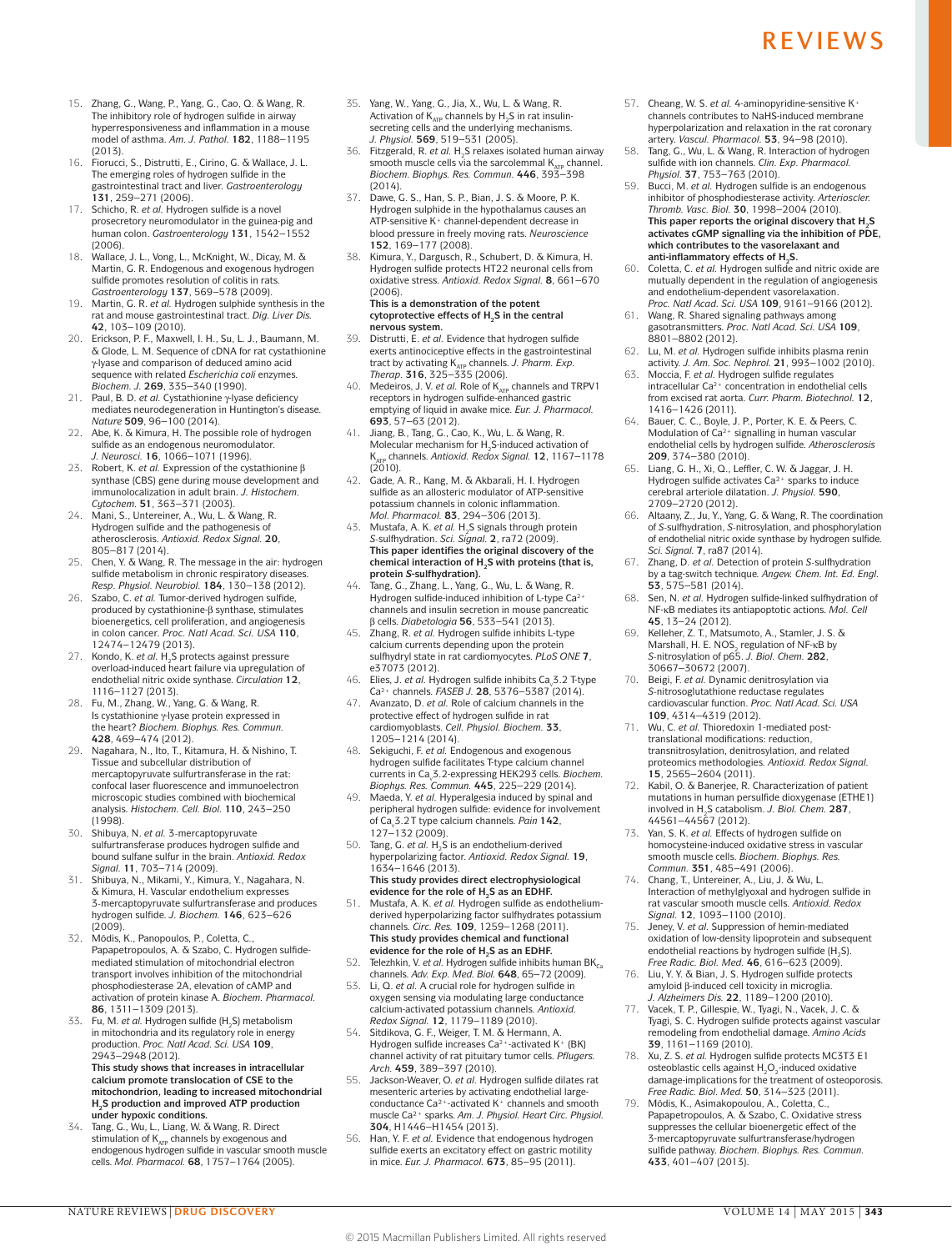- 80. Szczesny, B. *et al.* AP39, a novel mitochondriatargeted sulfide donor, stimulates cellular bioenergetics, exerts cytoprotective effects and protects against the loss of mitochondrial DNA integrity in oxidatively stressed endothelial cells *in vitro*. *Nitr. Oxide* **41**, 120–130 (2014).
- Trionnaire, S. *et al.* The synthesis and functional evaluation of a mitochondria-targeted hydrogen sulfide donor, (10-oxo-10-(4-(3-thioxo-3*H*-1,2-dithiol-5-yl)phenoxy)decyl)triphenylphosphonium bromide (AP39). *Med. Chem. Commun.* **5**, 728–736 (2014).
- 82. Yang, G. *et al.* H<sub>2</sub>S as a physiologic vasorelaxant: hypertension in mice with deletion of cystathionine γ-lyase. *Science* **322**, 587–590 (2008). **This study provides direct evidence for the physiological importance of endogenous H2S (mice deficient in CSE displayed significant elevations of blood pressure).**
- 83. Papapetropolous, A. *et al.* Hydrogen sulfide is an endogenous stimulator of angiogenesis. *Proc. Natl Acad. Sci. USA* **106**, 21972–21977 (2009).
- Madden, J. A., Ahlf, S. B., Dantuma, M. W. Olson, K. R. & Roerig, D. L. Precursors and inhibitors of hydrogen sulfide synthesis affect acute hypoxic pulmonary vasoconstriction in the intact lung. *J. Appl. Physiol.* **112**, 411–418 (2012).
- 85. Skovgaard, N. & Olson, K. R. Hydrogen sulfide mediates hypoxic vasoconstriction through a production of mitochondrial ROS in trout gills. *Am. J. Physiol. Regul. Integr. Comp. Physiol.*  **303**, R487–R494 (2012).
- 86. Goubern, M. *et al.* Sulfide, the first inorganic substrate for human cells. *FASEB J.* **21**, 1699–1706 (2007). **This paper highlights the ability of cells to utilize**  H<sub>2</sub>S to drive mitochondrial production of ATP, **which appears to be an important rescue**
- **mechanism during hypoxia or anoxia.** 87. Módis, K., Coletta, C., Erdélyi, K., Papapetropoulos, A. & Szabo, C. Intramitochondrial hydrogen sulfide production by 3-mercaptopyruvate sulfurtransferase maintains mitochondrial electron flow and supports cellular bioenergetics. *FASEB J.* **27**, 601–611 (2013).
- 88. Olson, K. R. Hydrogen sulfide as an oxygen sensor. *Clin. Chem. Lab. Med.* **51**, 623–632 (2013).
- 89. Chunyu, Z. *et al.* The regulatory effect of hydrogen sulfide on hypoxic pulmonary hypertension in rats. *Biochem. Biophys. Res. Commun.* **302**, 810–816 (2003).
- 90. Ariyaratnam, P., Loubani, M. & Morice, A. H. Hydrogen sulphide vasodilates human pulmonary arteries: a possible role in pulmonary hypertension? *Microvasc. Res.* **90**, 135–137 (2013).
- 91. Wallace, J. L. *et al.* Anti-inflammatory and cytoprotective actions of hydrogen sulfide: translation to therapeutics. *Antiox. Redox Signal.* **22**, 398–410  $(2015)$
- 92. Zhao, W. & Wang, R. H<sub>2</sub>S-induced vasorelaxation and underlying cellular and molecular mechanisms. *Am. J. Physiol. Heart Circ. Physiol.* **283**, H474–H480 (2002). **This paper reveals some of the mechanisms**

### underlying H<sub>2</sub>S-induced vasodilation, including the contributions of Ca<sup>2+</sup> and the vascular **endothelium.**

- 93. Zhao, W., Ndisang, J. F. & Wang, R. Modulation of endogenous production of H<sub>2</sub>S in rat tissues *Can. J. Physiol. Pharmacol.* **81**, 848–853 (2003).
- 94. Du, J., Yan, H. & Tang, C. [Endogenous H<sub>2</sub>S is involved in the development of spontaneous hypertension]. *Beijing Da Xue Xue Bao* **35**, 102 (2003).
- 95. Ahmad, F. U. *et al.* Exogenous hydrogen sulfide attenuates oxidative stress in spontaneously hypertensive rats. *Int. J. Pharm. Sci. Res.* **4**, 2916–2926 (2013).
- 96. Yanfei, W., Lin, S., Junbao, D. & Chaoshu, T. Impact of l-arginine on hydrogen sulfide/cystathionineγ-lyase pathway in rats with high blood flow-induced pulmonary hypertension. *Biochem. Biophys. Res. Commun.* **345**, 851–857 (2006).
- 97. Wei, H. L., Zhang, C. Y., Jin, H. F., Tang, C. S. & Du, J. B. Hydrogen sulfide regulates lung tissueoxidized glutathione and total antioxidant capacity in hypoxic pulmonary hypertensive rats. *Acta Pharmacol. Sin.* **29**, 670–679 (2008).
- 98. Wang, K. *et al.* Dysregulation of hydrogen sulfide producing enzyme cystathionine γ-lyase contributes to maternal hypertension and placental abnormalities in preeclampsia. *Circulation* **127**, 2514–2522 (2013).
- 99. Holwerda, K. M. *et al.* Hydrogen sulfide attenuates sFlt1 induced hypertension and renal damage by upregulating vascular endothelial growth factor. *J. Am. Soc. Nephrol.* **25**, 717–725 (2014).
- 100. Altaany, Z.1., Yang, G. & Wang, R. Crosstalk between hydrogen sulfide and nitric oxide in endothelial cells. *J. Cell. Mol. Med.* **17**, 879–888 (2013).
- 101. Wang, Y. *et al.* Role of hydrogen sulfide in the development of atherosclerotic lesions in apolipoprotein E knockout mice. *Arterioscler. Thromb. Vasc. Biol.* **29**, 173–179 (2009).
- 102. Mani, S. *et al.* Decreased endogenous production of hydrogen sulfide accelerates atherosclerosis. *Circulation* **127**, 2523–2534 (2013).
- 103. Liu, Z. *et al.* The hydrogen sulfide donor, GYY4137, exhibits anti-atherosclerotic activity in high fat fed apolipoprotein E−/− mice. *Br. J. Pharmacol.* **169**, 1795–1809 (2013).
- 104. Zhang, H. *et al.* Hydrogen sulfide inhibits the development of atherosclerosis with suppressing CX3CR1 and CX3CL1 expression. *PLoS ONE* **7**, e41147 (2012).
- 105. Namekata, K. *et al.* Abnormal lipid metabolism in cystathionine β-synthase-deficient mice, an animal model for hyperhomocysteinemia. *J. Biol. Chem.*  **279**, 52961–52969 (2004).
- 106. Robert, K. *et al.* Cystathionine β synthase deficiency promotes oxidative stress, fibrosis, and steatosis in mice liver. *Gastroenterology* **128**, 1405–1415 (2005).
- 107. Mani, S., Yang, G. & Wang, R. A critical lifesupporting role for cystathionine γ-lyase in the absence of dietary cysteine supply. *Free Radic. Biol. Med.* **50**, 1280–1287 (2011).
- 108. Jain, S. K., Micinski, D., Lieblong, B. J. & Stapleton, T. Relationship between hydrogen sulfide levels and HDL-cholesterol, adiponectin, and potassium levels in the blood of healthy subjects. *Atherosclerosis* **225**,
- 242–245 (2012).<br>109. Fiorucci, S. *et al.* The third gas:  $H_2S$  regulates perfusion pressure in both the isolated and perfused normal rat liver and in cirrhosis. *Hepatology* **42**, 539–548 (2005).
- 110. Tan, G. *et al.* Hydrogen sulfide attenuates carbon tetrachloride-induced hepatotoxicity, liver cirrhosis and portal hypertension in rats. *PLoS ONE* **6**, e25943 (2011).
- 111. Morsy, M. A., Ibrahim, S. A., Abdelwahab, S. A., Zedan, M. Z. & Elbitar, H. I. Curative effects of hydrogen sulfide against acetaminophen-induced hepatotoxicity in mice. *Life Sci.* **87**, 692–698 (2010).
- 112. Li, L. *et al.* Hydrogen sulfide is a novel mediator of lipopolysaccharide-induced inflammation in the mouse. *FASEB J.* **19**, 1196–1198 (2005).
- 113. Norris, E. J. *et al.* Hydrogen sulfide modulates sinusoidal constriction and contributes to hepatic microcirculatory dysfunction during endotoxemia. *Am. J. Physiol. Gastrointest. Liver Physiol.* **304***,*  G1070–G1078 (2013).
- 114. Wu, L. et al. Pancreatic islet overproduction of H<sub>2</sub>S and suppressed insulin release in Zucker diabetic rats. *Lab. Invest.* **89**, 59–67 (2009).
- 115. Lipson, K. L., Fonseca, S. G. & Urano, F. Endoplasmic reticulum stress-induced apoptosis and auto-immunity in diabetes. *Curr. Mol. Med.*  **6**, 71–77 (2006).
- 116. Yang, G., Yang, W., Wu, L. & Wang, R. H<sub>2</sub>S, endoplasmic reticulum stress, and apoptosis of insulinsecreting β cells. *J. Biol. Chem.* **282**, 16567–16576 (2007).
- 117. Jia, X. *et al.* The role of H2S in insulin resistance. *57th Annual Meeting of the Canadian Cardovascular Congress* [online], [http://www.pulsus.com/ccc2004/](http://www.pulsus.com/ccc2004/abs/a041.htm) [abs/a041.htm](http://www.pulsus.com/ccc2004/abs/a041.htm) (2004).
- 118. Veldman, B. A., Vervoort, G., Blom, H. & Smits, P. Reduced plasma total homocysteine concentrations in type 1 diabetes mellitus is determined by increased renal clearance. *Diabet. Med.* **22**, 301–305 (2005).
- 119. Yusuf, M. *et al.* Streptozotocin-induced diabetes in the rat is associated with enhanced tissue hydrogen sulfide biosynthesis. *Biochem. Biophys. Res. Commun.*  **333**, 1146–1152 (2005).
- 120. Yang, G., Tang, G., Zhang, L., Wu, L. & Wang, R. The pathogenic role of cystathionine γ-lyase/hydrogen sulfide in streptozotocin-induced diabetes in mice. *Am. J. Pathol.* **179**, 869–879 (2011).
- 121. Whiteman, M. *et al.* Adiposity is a major determinant of plasma levels of the novel vasodilator hydrogen sulfide. *Diabetologia* **53**, 1722–1726 (2010).
- 122. Szabo, C. Roles of hydrogen sulfide in the pathogenesis of diabetes mellitus and its complications. *Antioxid.*
- *Redox Signal.* **17**, 68–80 (2012). 123. Suzuki, K. *et al.* Hydrogen sulfide replacement therapy protects the vascular endothelium in hyperglycemia by preserving mitochondrial function. *Proc. Natl Acad. Sci. USA* **108**, 13829–13834 (2011). **This paper shows that endogenous or exogenous H2S can prevent hyperglycaemia-associated damage to the vascular endothelium, indicating the therapeutic potential of H2S in the prevention of diabetes-associated vasculopathy.**
- 124. Liu, F. *et al.* Hydrogen sulfide improves wound healing via restoration of endothelial progenitor cell functions and activation of angiopoietin 1 in type 2 diabetes. *Diabetes* **63**, 1763–1778 (2014).
- 125. Zhong, X. *et al.* Exogenous hydrogen sulfide attenuates diabetic myocardial injury through cardiac mitochondrial protection. *Mol. Cell. Biochem.* **371**, 187–198 (2012).
- 126. Eto, K., Asada, T., Arima, K., Makifuchi, T. & Kimura, H. Brain hydrogen sulfide is severely decreased in Alzheimer's disease. *Biochem. Biophys. Res. Commun.* **293**, 1485–1488 (2002).
- 127. Tang, X. Q. *et al.* Effect of hydrogen sulfide on β-amyloid-induced damage in PC12 cells. *Clin. Exp. Pharmacol. Physiol.* **35**, 180–186 (2008).
- 128. Fan, H. *et al.* Hydrogen sulfide protects against amyloid β-peptide induced neuronal injury via attenuating inflammatory responses in a rat model. *J. Biomed. Res.* **27**, 296–304 (2013).
- 129. Xuan, A. *et al.* Hydrogen sulfide attenuates spatial memory impairment and hippocampal neuroinflammation in β-amyloid rat model of Alzheimer's disease. *J. Neuroinflamm.* **9**, 202 (2012).
- 130. Zhang, L. M., Jiang, C. X. & Liu, D. W. Hydrogen sulfide attenuates neuronal injury induced by vascular dementia via inhibiting apoptosis in rats. *Neurochem. Res.* **34**, 1984–1992 (2009).
- 131. Hu, L. F. *et al.* Neuroprotective effects of hydrogen sulfide on Parkinson's disease rat models. *Aging Cell*  **9**, 135–146 (2010).
- 132. Kida, K. *et al.* Inhaled hydrogen sulfide prevents neurodegeneration and movement disorder in a mouse model of Parkinson's disease *Antioxid. Redox Signal.* **15**, 343–352 (2011).
- 133. Campolo, M. *et al.* A hydrogen sulfide-releasing cyclooxygenase inhibitor markedly accelerates recovery from experimental spinal cord injury. *FASEB J.* **27**, 4489–4499 (2013).
- 134. Distrutti, E. *et al.* 5-amino 2 hydroxybenzoic acid 4-(5 thioxo 5*H*-[1,2]dithiol 3yl)-phenyl ester (ATB-429), a hydrogen sulfide-releasing derivative of mesalamine, exerts antinociceptive effects in a model of postinflammatory hypersensitivity. *J. Pharmacol. Exp. Ther.* **319**, 447–458 (2006).
- 135. Matsunami, M. *et al.* Luminal hydrogen sulfide plays a pronociceptive role in mouse colon. *Gut* **58**, 751–771 (2009).
- 136. Ekundi-Valentim, E. *et al.* Differing effects of exogenous and endogenous hydrogen sulphide in carrageenan-induced knee joint synovitis in the rat. *Br. J. Pharmacol.* **159**, 1463–1474 (2010).
- 137. Donatti, A. F. *et al.* Role of hydrogen sulfide in the formalin-induced orofacial pain in rats. *Eur. J. Pharmacol.* **738**, 49–56 (2014).
- 138. Paquette, J. M. *et al.* Safety, tolerability and pharmacokinetics of trimebutine 3-thiobarbamoylbenzenesulfonate (GIC-1001) in a randomized Phase I integrated design study: single and multiple ascending doses and effect of food in healthy volunteers. *Clin. Ther.* **36**, 1650–1664 (2014).
- 139. Fiorucci, S. *et al.* Inhibition of hydrogen sulfide generation contributes to gastric injury caused by anti-inflammatory nonsteroidal drugs.
- *Gastroenterology* **129**, 1210–1224 (2005). 140. Wallace, J. L. Physiological and pathophysiological roles of hydrogen sulfide in the gastrointestinal tract. *Antioxid. Redox Signal.* **12**, 1125–1133 (2010).
- 141. Mard, S. A. *et al.* Gastroprotective effect of NaHS against mucosal lesions induced by ischemia-reperfusion injury in rat. *Dig. Dis. Sci.* **57**, 1496–1503  $(2012)$ .
- 142. Zanardo, R. C. *et al.* Hydrogen sulfide is an endogenous modulator of leukocyte-mediated inflammation. *FASEB J.* **20**, 2118–2120 (2006). **This is the first demonstration of the potent anti-inflammatory effects of endogenous and**  exogenous H<sub>2</sub>S, including inhibition of leukocyte **adherence to the vascular endothelium.**